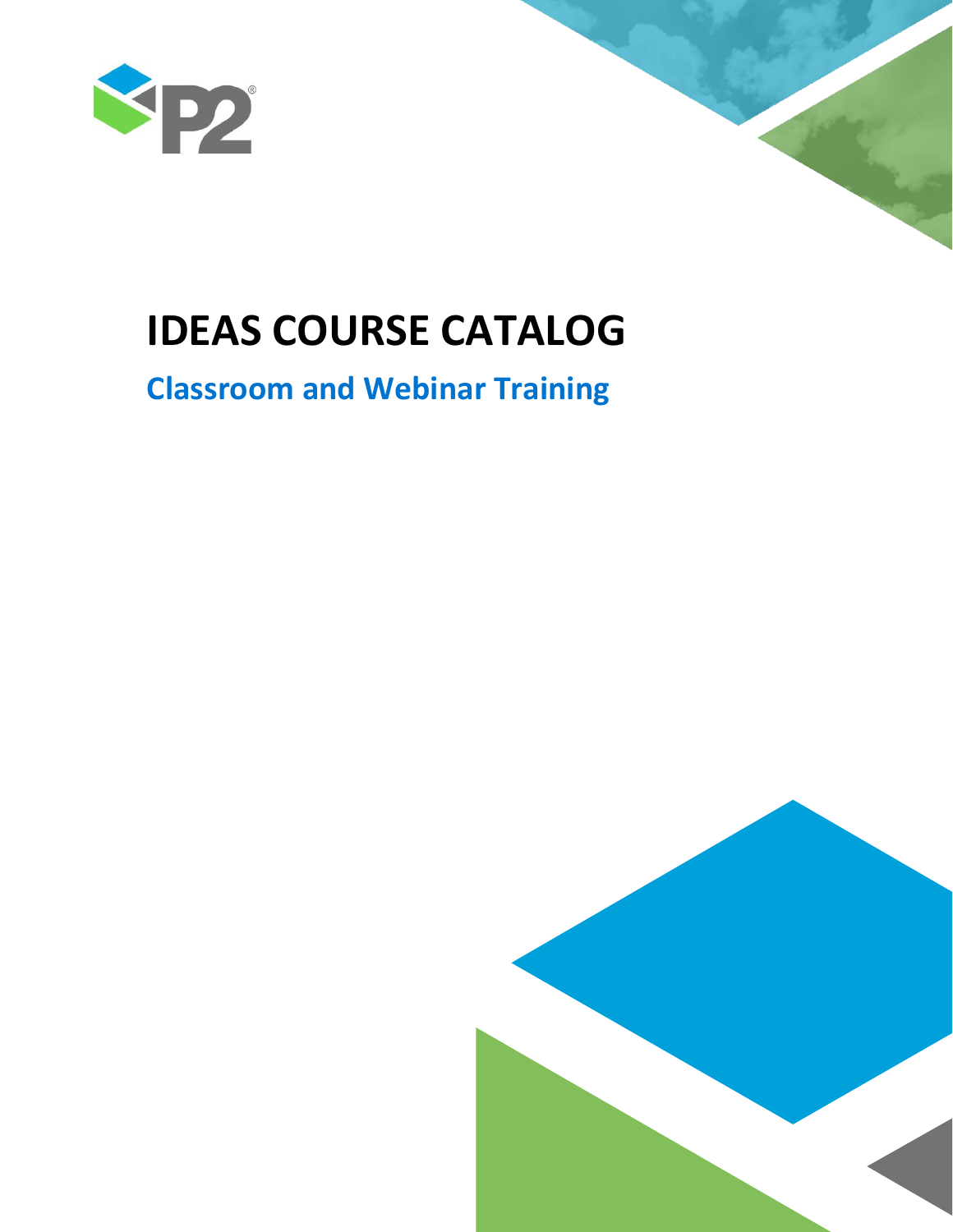# **Catalog Version**

P2 IDEAS Course Catalog, version 10, published May 2018

# **Copyright Notice**

2018 P2 Energy Solutions. All rights reserved. No reproduction without written permission.

While all reasonable care has been taken in the preparation of this document, no liability is accepted by the authors, P2 Energy Solutions, for any errors, omissions or misstatements it may contain, or for any loss or damage, howsoever occasioned, to any person relying on any statement or omission in this document.

Any questions regarding this document should be forwarded to:

P2 Energy Solutions 1670 Broadway, Suite 2800 Denver, CO 80202 United States

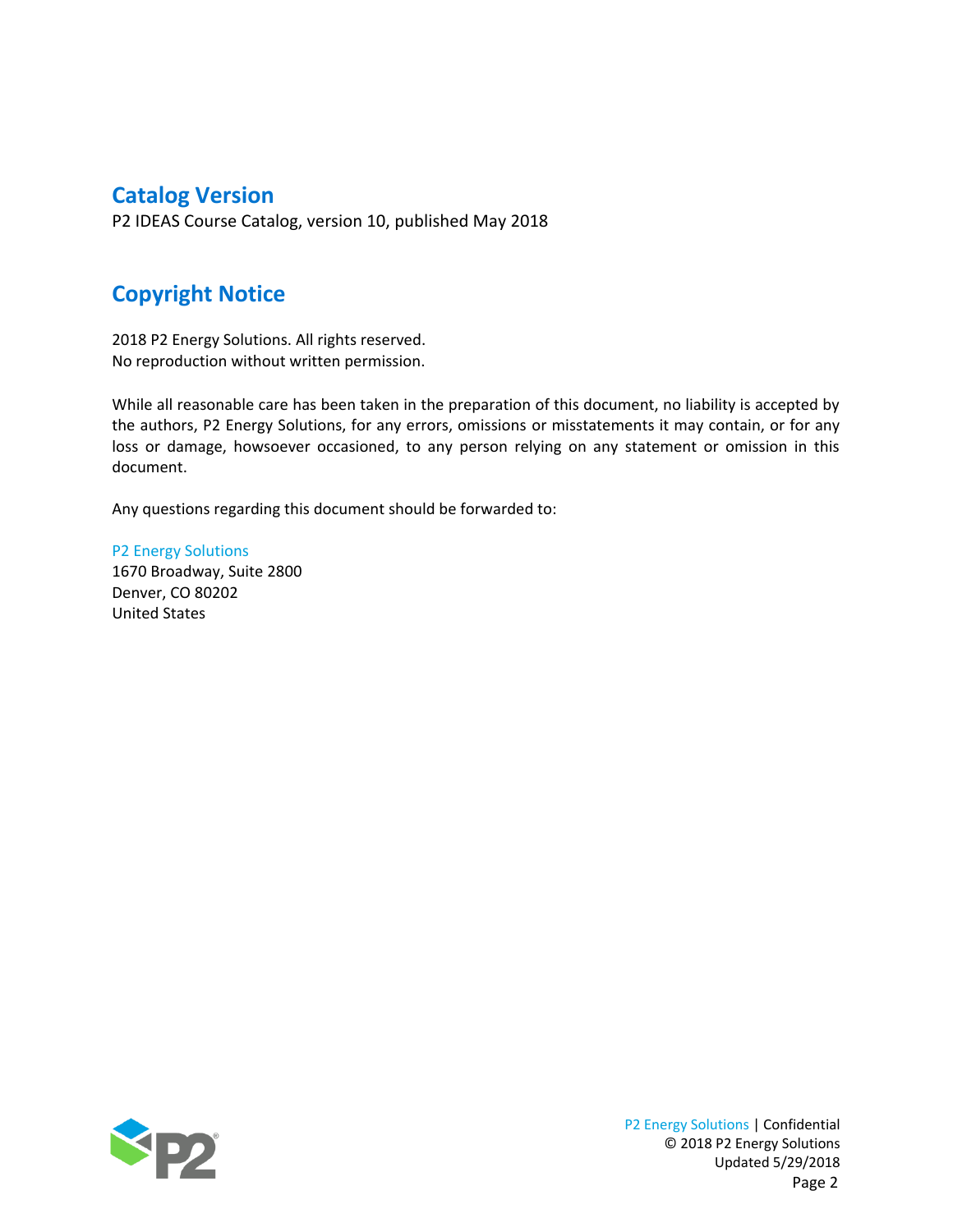# **Table of Contents**

| P2 Energy Solutions   Confidential              |
|-------------------------------------------------|
| © 2018 P2 Energy Solutions<br>Updated 5/29/2018 |



Page 2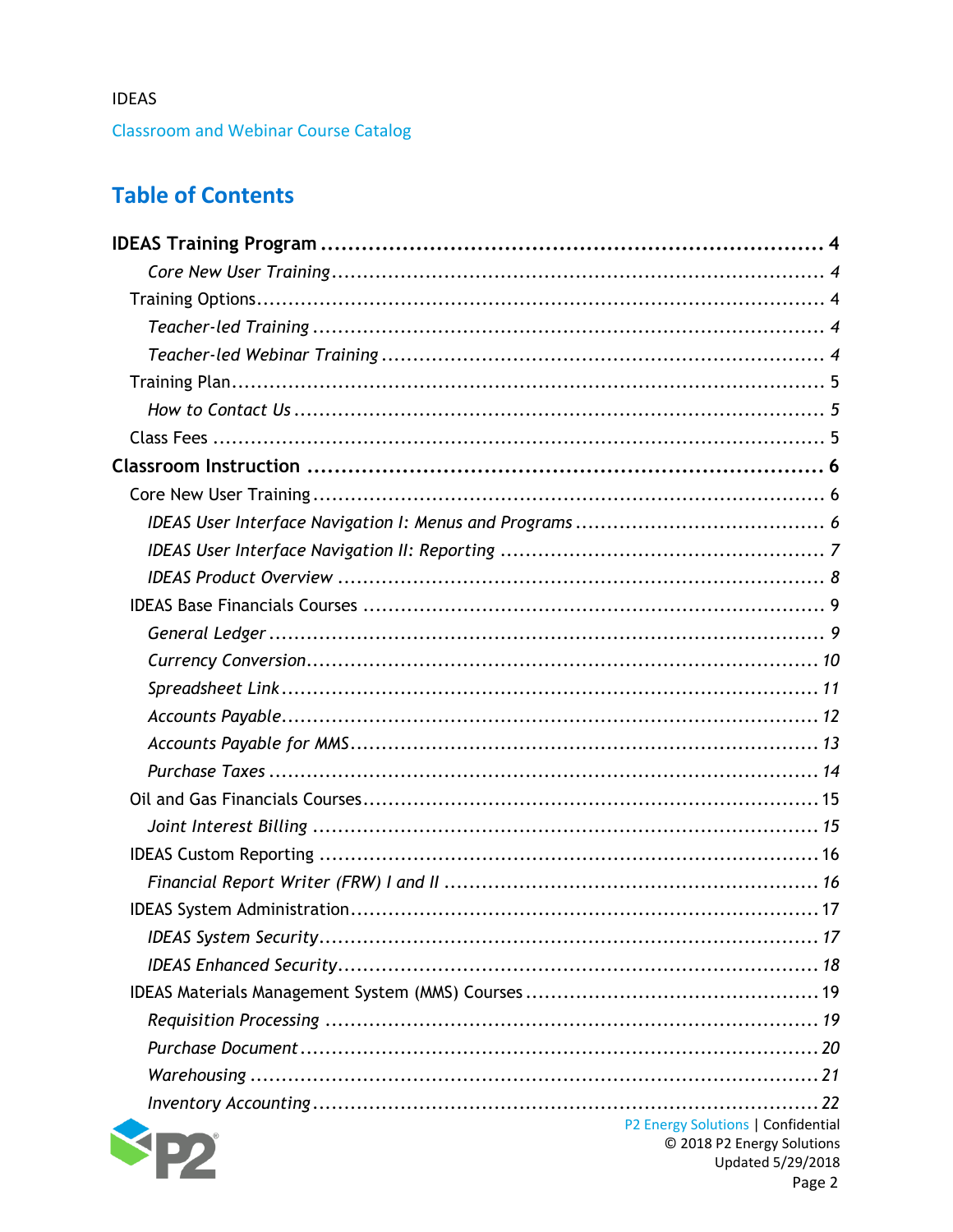# **Classroom and Webinar Course Catalog**

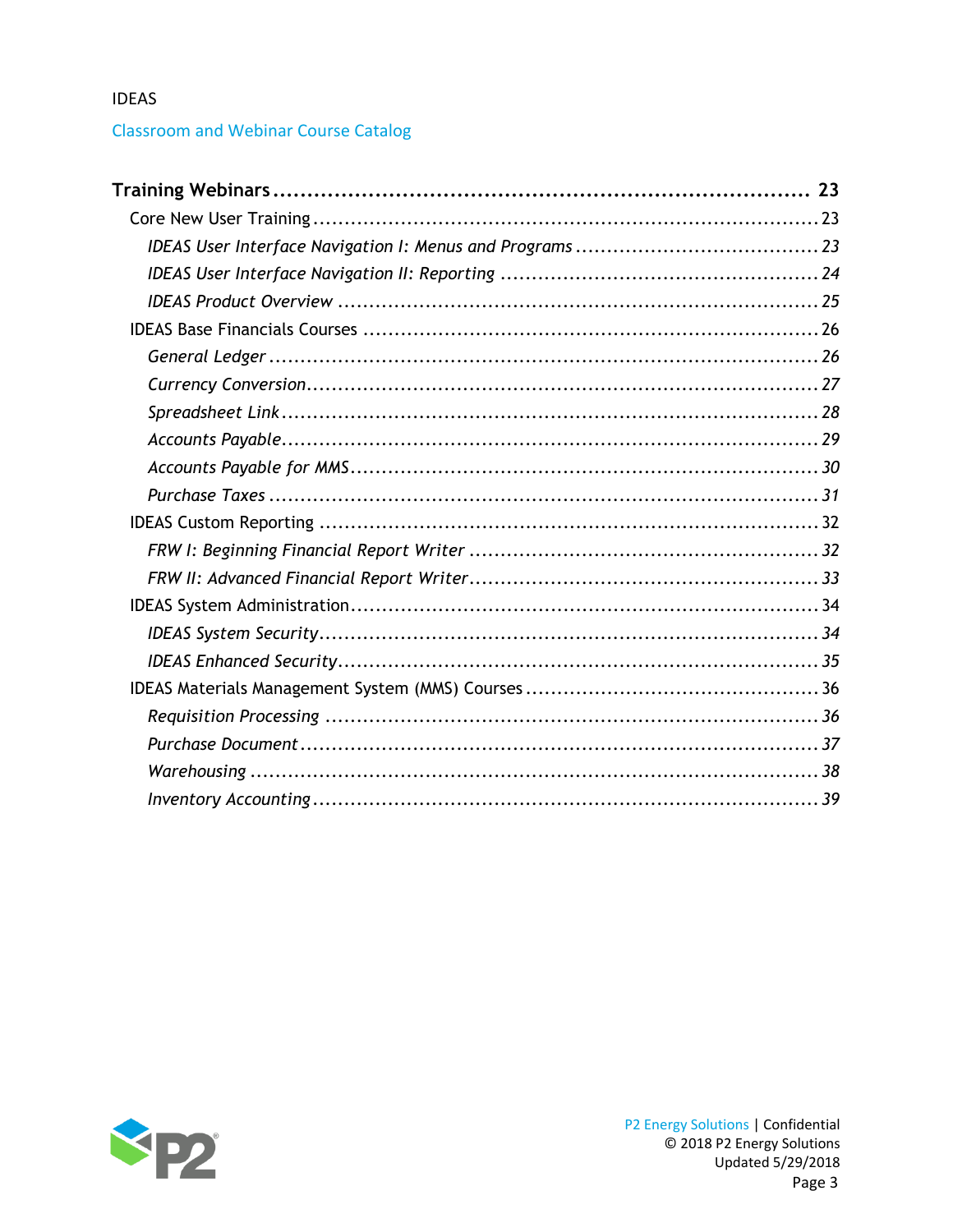Classroom and Webinar Course Catalog

# <span id="page-4-0"></span>**IDEAS Training Program**

The IDEAS Training Program includes courses for:

- Core New User Training
- Base Financials Training
- Oil and Gas Financials Training
- Materials Management System (MMS) Training
- IDEAS Custom Reporting
- System Administration Training

### <span id="page-4-1"></span>*Core New User Training*

We highly recommend that all IDEAS new users begin their training with the *Core New User Training* series before taking other courses. These three courses provide a foundation and are the prerequisites for all other IDEAS training. They may be scheduled as teacher-led training either in P2 Offices training rooms or at the customer site, or they may be taken as teacher-led Webinar Training. These courses include *IDEAS User Interface Navigation I: Menus and Programs*, *IDEAS User Interface Navigation II: Reporting*, and *IDEAS Product Overview*. The series may be taken together in one day of classroom training or as three 2-hour webinar sessions.

# <span id="page-4-2"></span>**Training Options**

Classes may be custom-scheduled at customer offices, at a conference venue such as a hotel, or taught as Webinar training. The training may be customized to better meet customer needs.

### <span id="page-4-3"></span>*Teacher-led Training*

We can travel to your offices, or some cases, schedule training in a separate venue such as a hotel conference center, to allow multiple customers to attend. This catalog provides generic course agendas and descriptions, which can be modified to suit your business and the training needs of your users. Please see the *Training Plan* section below.

### <span id="page-4-4"></span>*Teacher-led Webinar Training*

We can schedule webinar classes for your employees who cannot attend classroom training due to their location or schedule. See the *Training Webinars* section in this catalog for complete course descriptions. We can also schedule a blend of classroom and webinar training if you have a group of employees near a P2 office with others located in other regions.

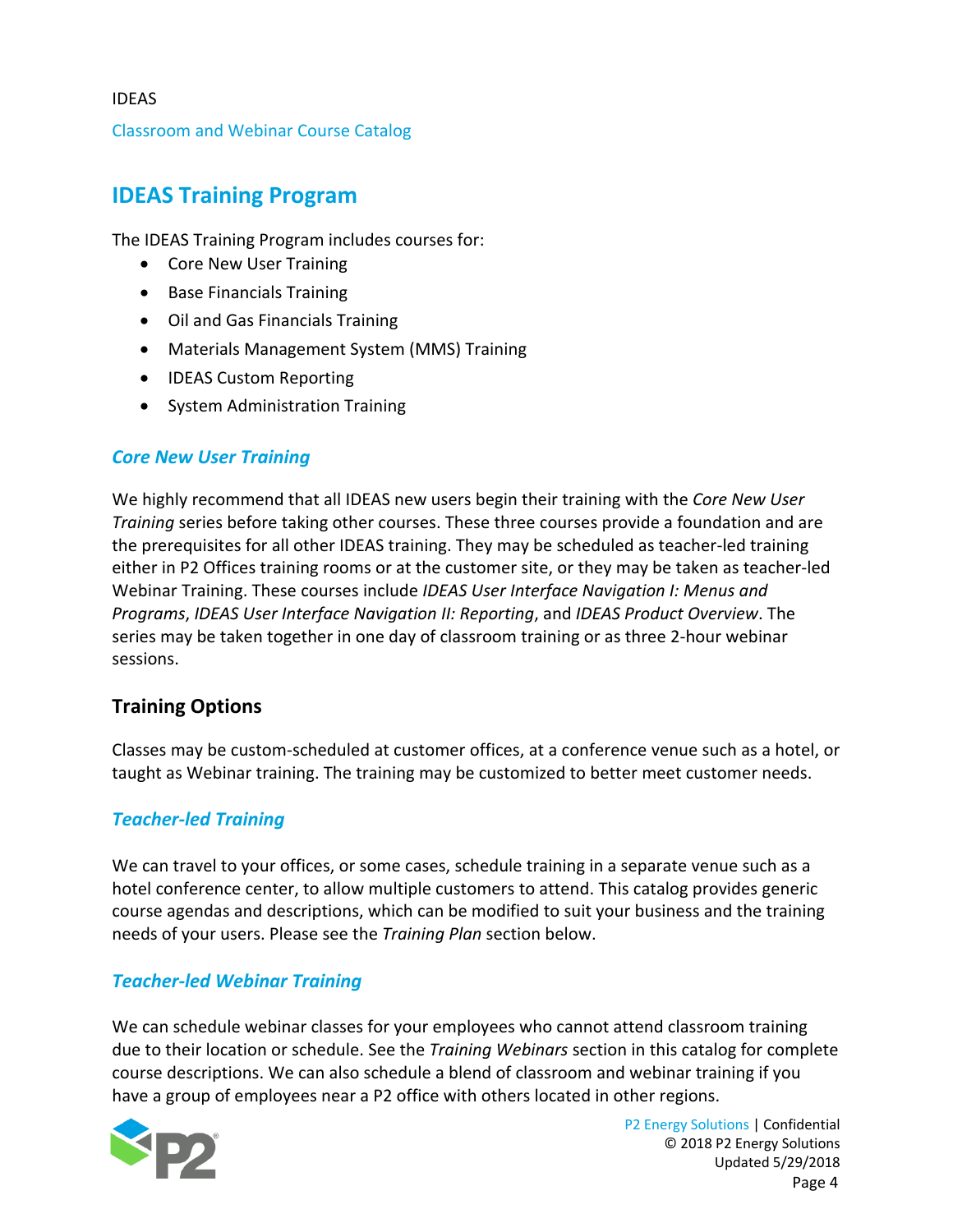# <span id="page-5-0"></span>**Training Plan**

We will help you to create a customized training plan if you need multiple users trained on many topics. This includes a determinization of what areas you think are relevant, who in your organization needs training on each identified course, and then creation of a specific training plan designed to meet your needs. See the *Course Descriptions* section in this catalog for generic course descriptions and agendas. The course agendas can also be customized as needed.

A Training Plan may include a mix of classroom and webinar training. We can also customschedule many classes in English, Spanish, Arabic and French.

Please see the Class Fees section for pricing information.

# <span id="page-5-1"></span>*How to Contact Us*

P2 welcomes opportunities to arrange for regional domestic and international Webinar training classes. For questions or to schedule training, please contact us from: <http://www.p2energysolutions.com/support/email>

# <span id="page-5-2"></span>**Class Fees**

Training fees are based on number of hours and standard consulting hourly rates of teachers. Additional considerations are number of students and whether customized set up or content is needed. Please contact us for more information from: <http://www.p2energysolutions.com/support/email>



P2 Energy Solutions | Confidential © 2018 P2 Energy Solutions Updated 5/29/2018 Page 5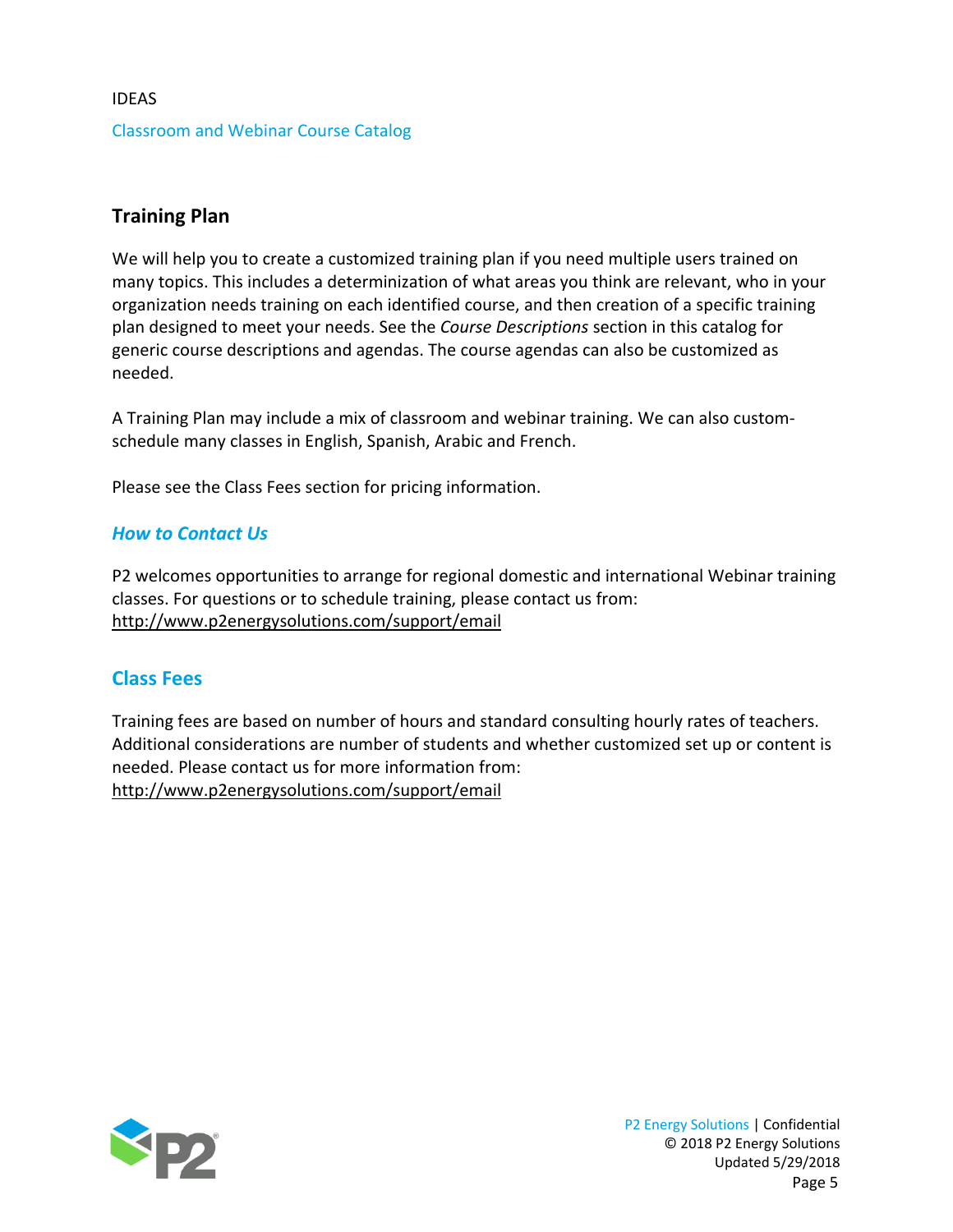Classroom and Webinar Course Catalog

# <span id="page-6-0"></span>**Classroom Instruction**

# <span id="page-6-1"></span>**Core New User Training**

We highly recommend that all IDEAS new users begin their training with the *Core New User Training* series before taking other courses. These three courses provide a foundation and are the prerequisites for all other IDEAS training. They may be scheduled as teacher-led training either in P2 Offices training rooms or at the customer site, or they may be taken as teacher-led Webinar Training. These courses include:

- IDEAS User Interface Navigation I: Menus and Programs
- IDEAS User Interface Navigation II: Reporting
- IDEAS Product Overview

The *Core New User Training* series may be taken together in one day of classroom training.

# <span id="page-6-2"></span>*IDEAS User Interface Navigation I: Menus and Programs*

*IDEAS User Interface (UI) Navigation I: Menus and Programs* is the first of a 2-module sequence, followed by *UI Navigation II: Reporting*, taken together as a half-day course. *UI Navigation I* course covers how to log in and out, access menus and programs of IDEAS modules, get help and support, and use menus, tool bars, buttons and other navigation features. We offer this course as instructor-led Webinar training or classroom training.

**Level**: Basic

**Prerequisites**: None

**Audience**: New IDEAS users

**Course Length:** 2 hours (part 1 of the half-day UI Navigation I and II sequence)

- Agenda
- Getting Started
	- o Log in and Log out and Master Login
	- o Access Help documentation
	- o Access Support (P2 Customer Portal)
- IDEAS Main Window Features

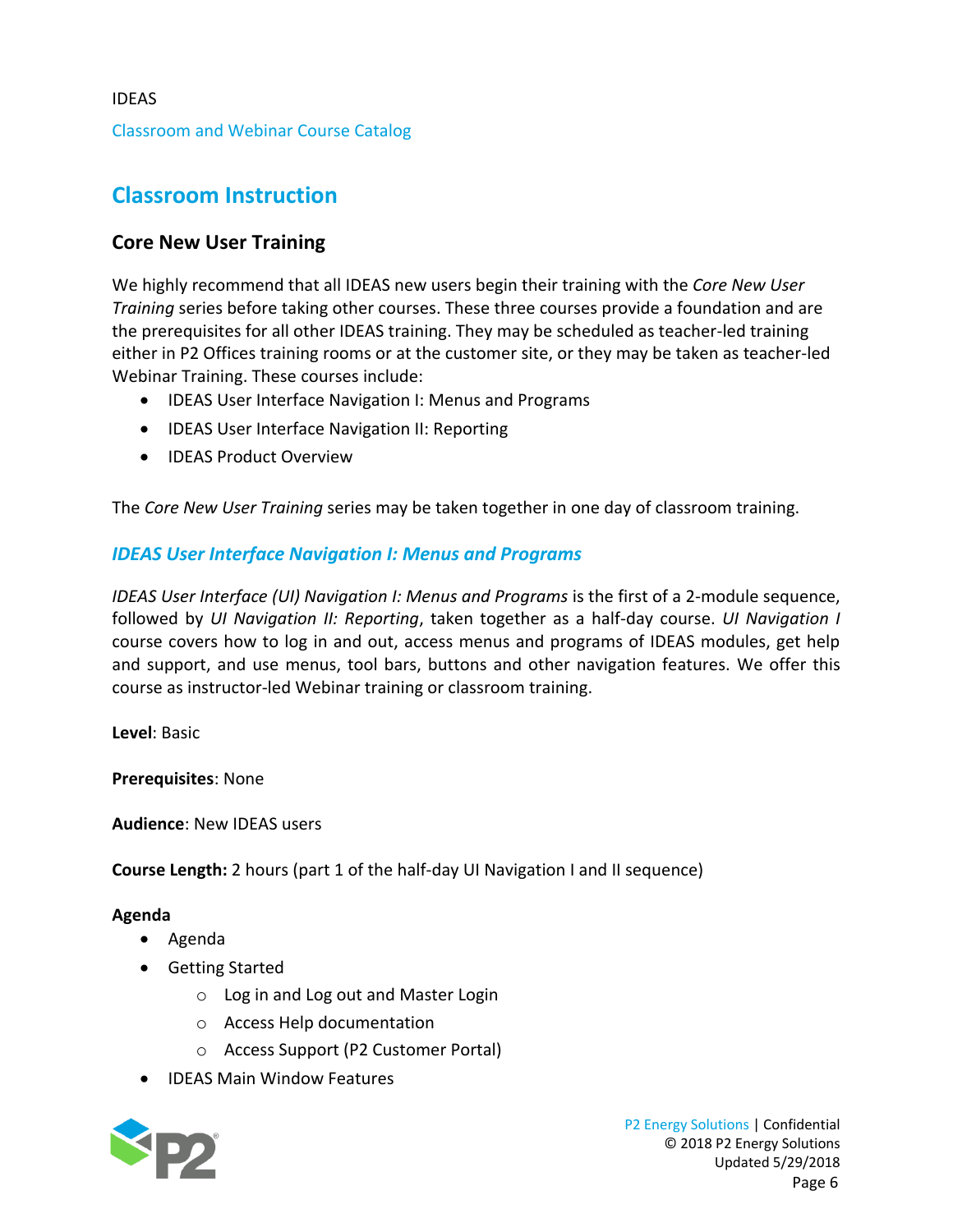#### Classroom and Webinar Course Catalog

- Working with Forms
	- o Types of Forms
	- o Navigating Forms

# <span id="page-7-0"></span>*IDEAS User Interface Navigation II: Reporting*

*IDEAS User Interface (UI) Navigation II: Reporting* is the second of a 2-module sequence, following *UI Navigation I: Menus and Programs*, taken together as a half-day course. The *UI Navigation II* course covers features of IDEAS standard reports as well as an overview of Adhoc Crystal reports created with the Report Wizard. This course also reviews some standard and Adhoc reporting examples. We offer this course as instructor-led Webinar training or classroom training.

**Level**: Basic

**Prerequisites**: *IDEAS UI Navigation I: Menus and Programs*

**Audience**: New IDEAS users

**Course Length:** 2 hours (part 2 of the half-day UI Navigation I and II sequence)

- IDEAS Standard Reports
- Ad hoc Crystal Reports
	- o SQL Views
	- o Report Wizard navigation and functionality

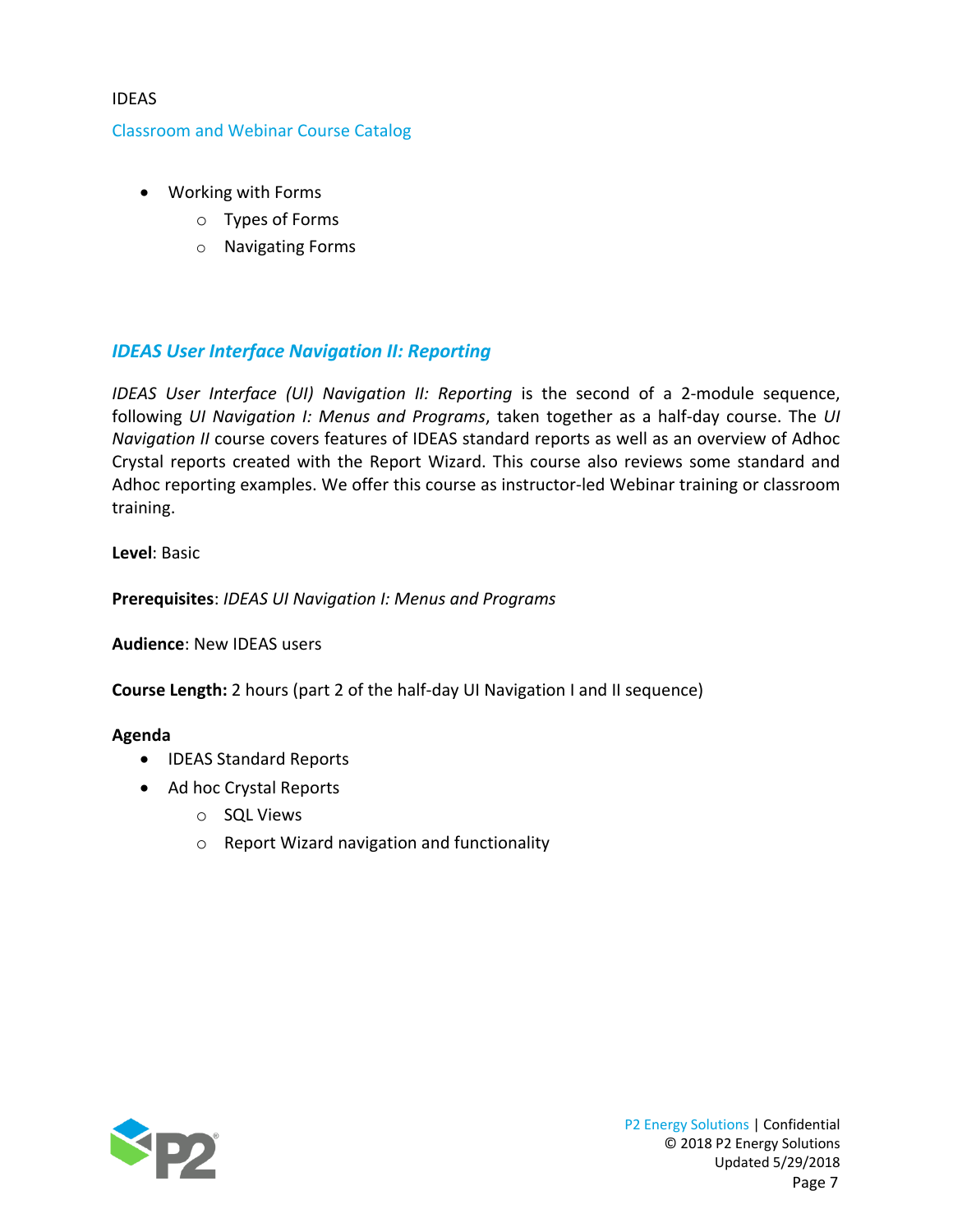# <span id="page-8-0"></span>*IDEAS Product Overview*

*IDEAS Product Overview* is designed for new users of IDEAS software and is part of the *Core New User Training* series. This course provides a high-level overview of IDEAS, including information about IDEAS partners, why IDEAS is a standard finance and administration solution for international oil and gas operations, and a review of major features and functionality. We offer this course as instructor-led Webinar training or classroom training.

# **Level**: Basic

**Prerequisites**: There are no prerequisites for this course. We recommend that you also take the *IDEAS User Interface Navigation I and II* series, immediately before or after taking this course.

**Audience**: New IDEAS users

# **Course Length:** 2 hours

- IDEAS Functional Components
- IDEAS Features and Benefits
- IDEAS Technology
- IDEAS Accounting and Financial Management
- Data Warehouse
- Electronic Workflows

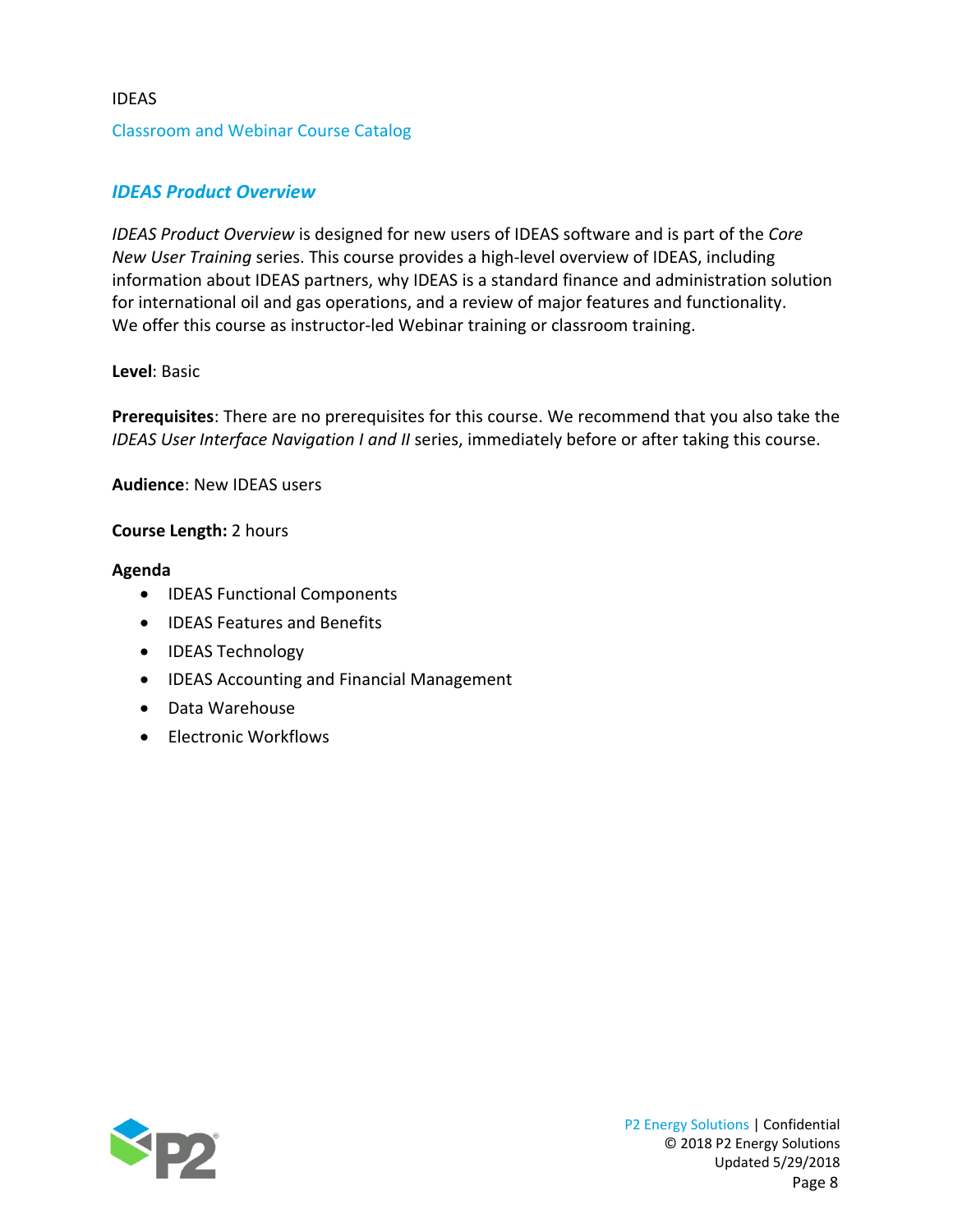# <span id="page-9-0"></span>**IDEAS Base Financials Courses**

# <span id="page-9-1"></span>*General Ledger*

This course provides an overview of the IDEAS General Ledger (GL) module and covers GL implementation. It reviews GL monthly processes and provides detailed steps, example screens, entry recommendations, and reports.

### **Level**: Basic

**Prerequisites**: Core New User series: *IDEAS UI Navigation I and II,* and *IDEAS Product Overview*. New users of IDEAS financials modules should take *General Ledger* as soon as they complete the Core New User training. We recommend that you take the *General Ledger* and the *Currency Conversion* classes together.

**Audience**: New users of the IDEAS financial modules and particularly those use the IDEAS General Ledger module

### **Course Length**: 2 days

- General Ledger Module Overview
- General Ledger Implementation
	- o Account ID Format
	- o Element Definition
	- o Period List Definition
	- o Segment Definition
	- o Journal Transactions
	- o Accumulation File Creation
	- o Xref Pair Setup
	- o Level Definition
- General Ledger Monthly Process
	- o Opening the Month
	- o Journal Entries
	- o Journal Corrections
	- o Journal Validations
	- o Reports
	- o SQL Backup
	- o Posting Process and Reports

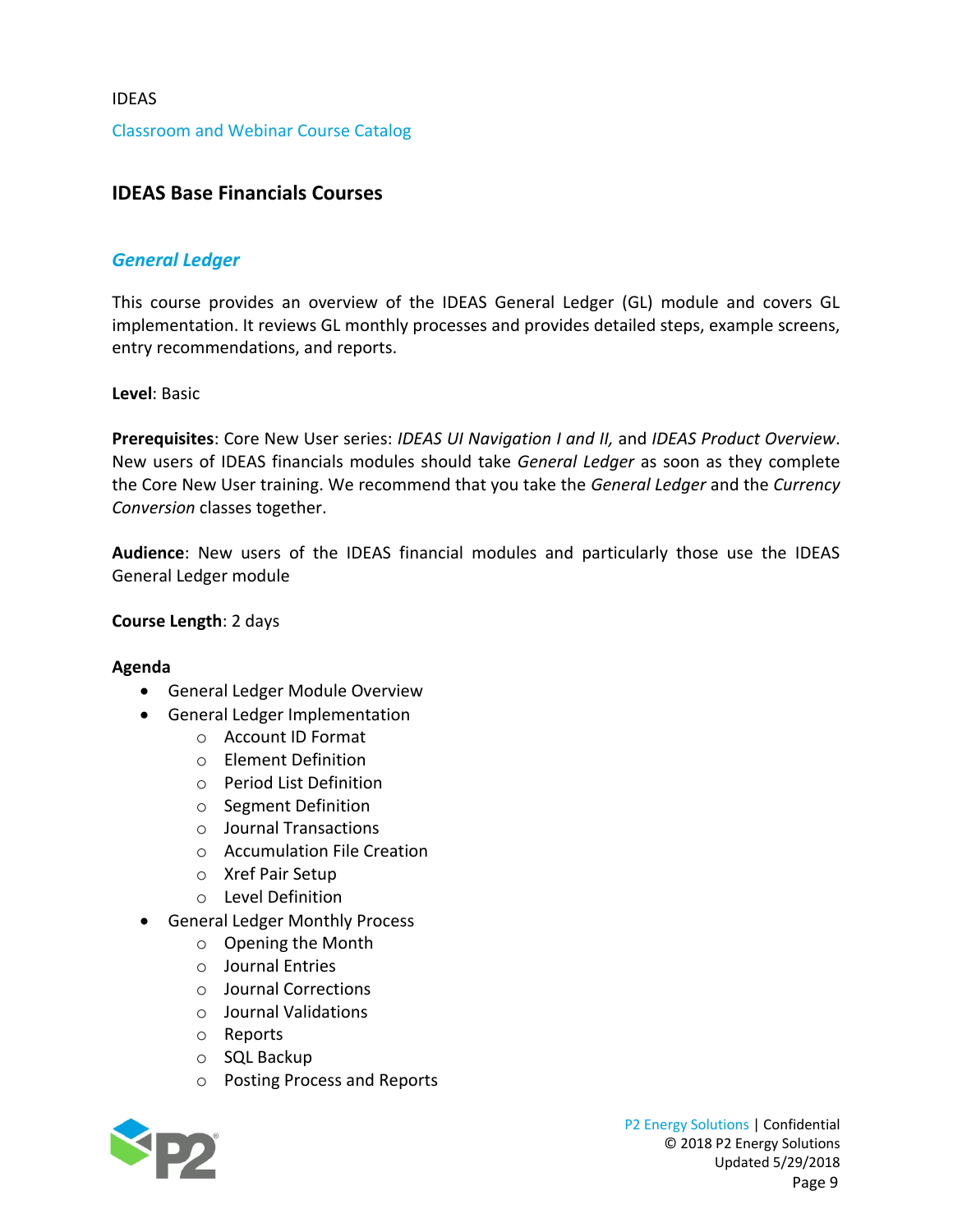# <span id="page-10-0"></span>*Currency Conversion*

The purpose of IDEAS Currency Conversion (CC) module is to create the gain/loss journal, which is used to set up the exchange fluctuations resulting from the conversion of the accounting entries. Currencies and their precision are defined to do necessary conversions. This course provides an overview of the IDEAS Currency Conversion modules and then covers CC implementation, including CC administration, Rate table maintenance, Journal table administration and Account List administration. The course then reviews CC monthly processing.

### **Level**: Basic

**Prerequisites**: Core New User series: *IDEAS UI Navigation I and II,* and *IDEAS Product Overview*; and the *IDEAS General Ledger* course. We recommend that you take the *General Ledger* class and the *Currency Conversion* classes together, or take *Currency Conversion* immediately following *General Ledger*.

**Audience**: Those who use the IDEAS financial modules

**Course Length**: Half day

- Currency Conversion Overview
- Currency Conversion Implementation
	- o Currency Conversion Administration
	- o Rate Table Administration
	- o Journal Table Administration
	- o Account List Administration
- Currency Conversion Monthly Process
	- o Rate Table administration
	- o Gain/Loss Calculation

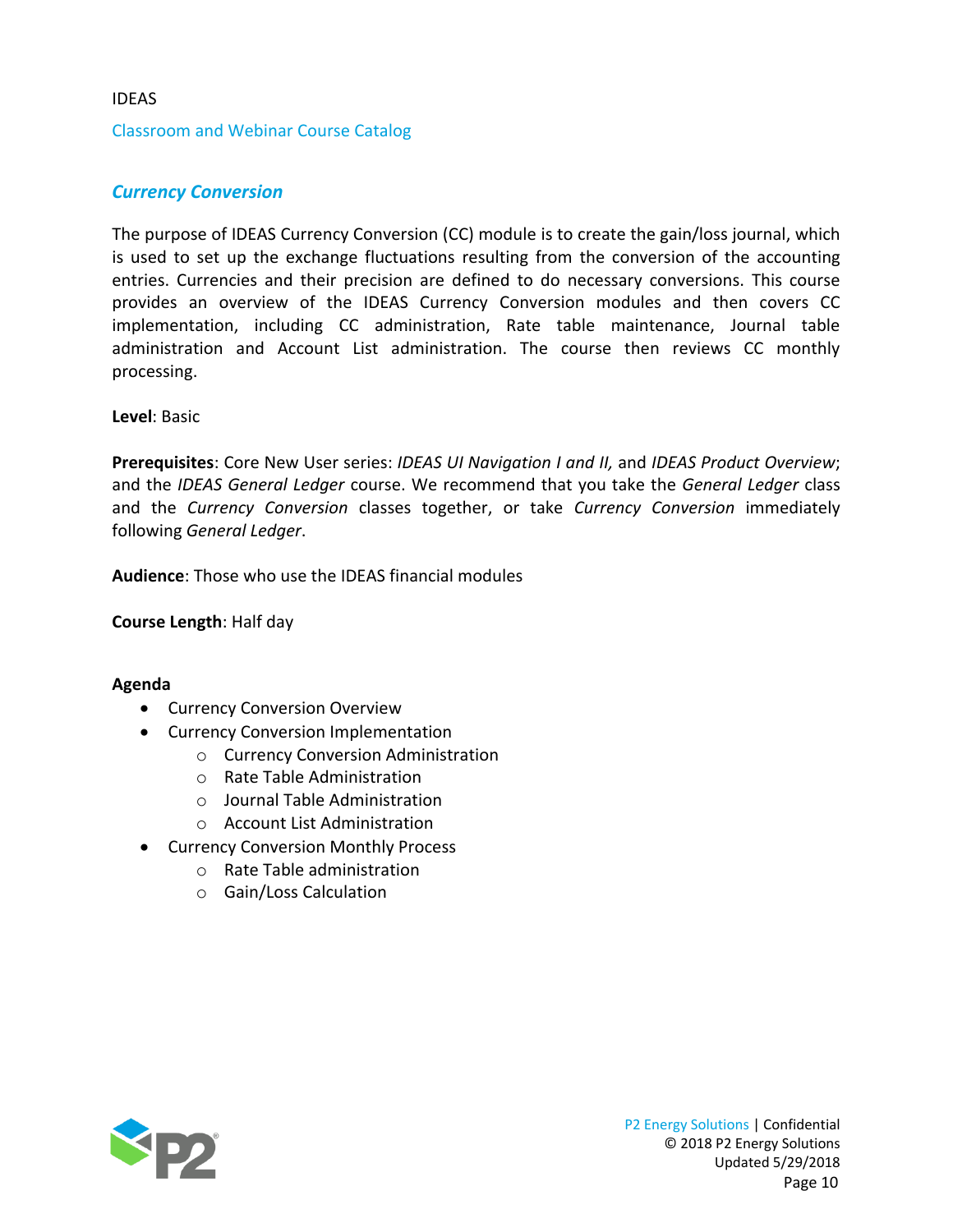#### Classroom and Webinar Course Catalog

### <span id="page-11-0"></span>*Spreadsheet Link*

The Spreadsheet Link module allows you to transfer information to or from a spreadsheet program such as Microsoft Excel. This course provides a brief Spreadsheet Link module overview and then covers the Import Function (journal entries import and account balances import) and the Export Function (journal entries export and account balances export).

#### **Level**: Basic

**Prerequisites**: Core New User series: *IDEAS UI Navigation I and II,* and *IDEAS Product Overview*; and the *IDEAS General Ledger* and *IDEAS Currency Conversion* courses

**Audience**: Those who use the IDEAS financials modules

#### **Course Length**: Half day

- Spreadsheet Link Overview
- Import Function
	- o Link for Journal Entries import
	- o Link for Account Balances import
- Export Function
	- o Link for Journal Entries export
	- o Link for Account Balances export

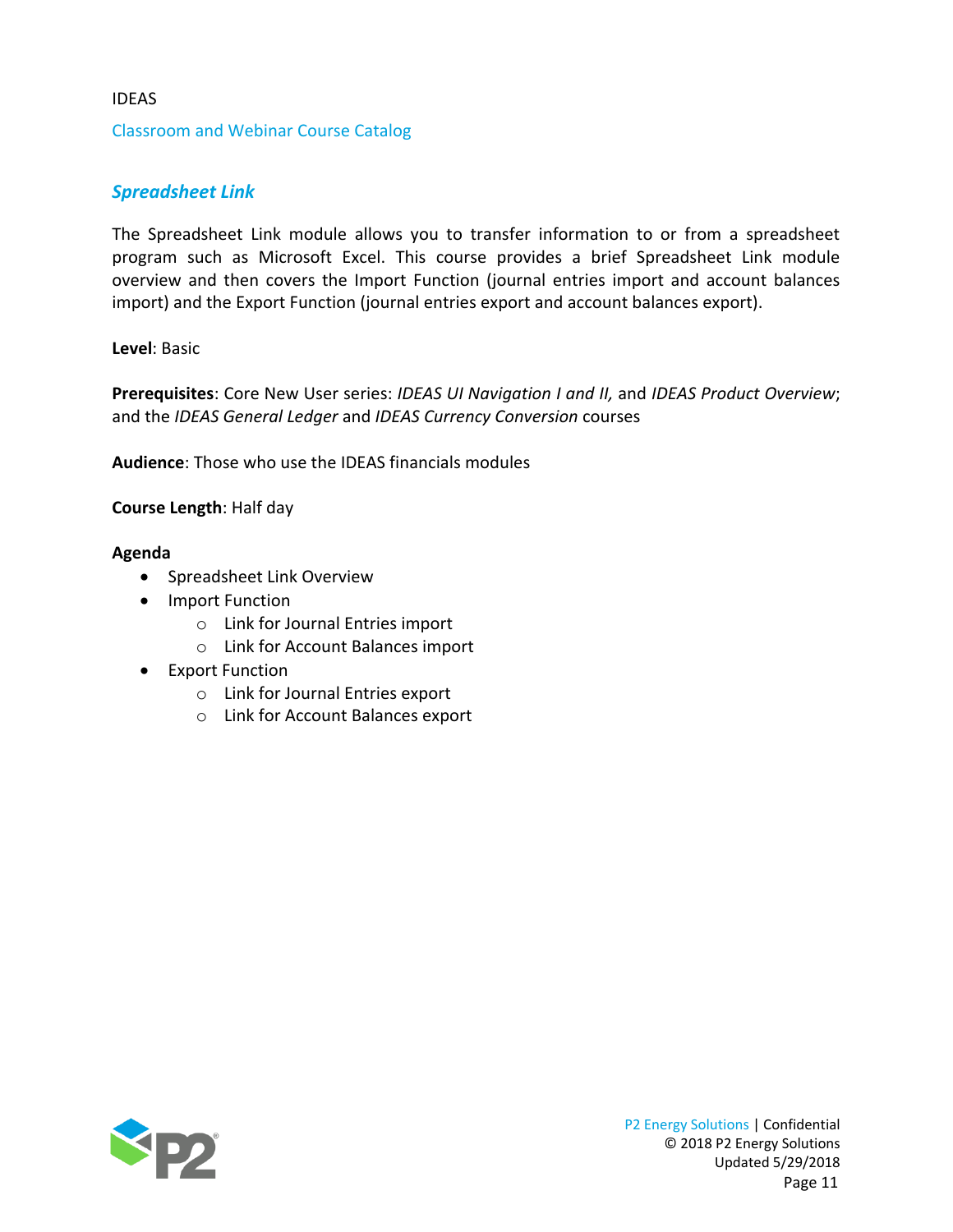# <span id="page-12-0"></span>*Accounts Payable*

This course provides a brief overview of the IDEAS Accounts Payable (AP) module, including AP implementation topics such as User Tables, entity maintenance and vendor maintenance. This course then reviews the AP monthly process, providing detailed steps, screens and reports.

**Note**: If your company uses IDEAS Base Financials with IDEAS MMS modules, one hour of training will include additional AP topics needed by those using these two integrated areas.

### **Level**: Basic

**Prerequisites** Core New User series: *IDEAS UI Navigation I and II,* and *IDEAS Product Overview*. We recommend that you take the *Purchase Taxes* class immediately following *Accounts Payable*.

**Audience**: Core New User series (*IDEAS UI Navigation I and II,* and *IDEAS Product Overview)*. We recommend that you take the *Purchase Taxes* class immediately following *Accounts Payable*.

### **Course Length**: 2 days

- Accounts Payable Overview
- Accounts Payable Implementation
	- o User Tables
	- o Entity Maintenance
	- o Vendor Maintenance
- Accounts Payable Monthly Process
	- o Period Control Dates
	- o Invoice Entry
	- o Invoice Payment
	- o Advance Procedure

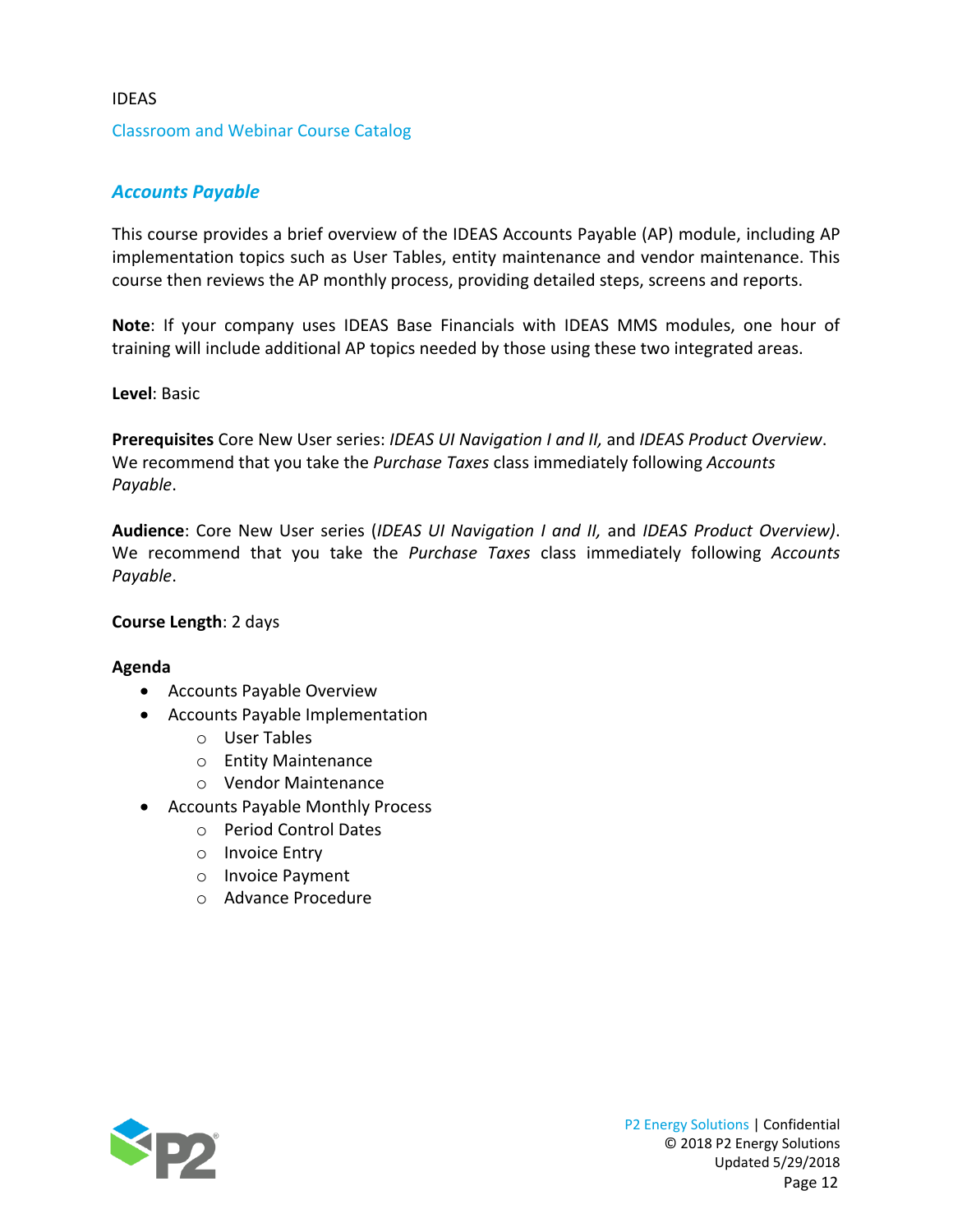# <span id="page-13-0"></span>*Accounts Payable for MMS*

This course provides additional AP information needed by companies who use IDEAS Base Financials with IDEAS MMS modules. It covers how to enter and link the invoices to the PO/Receipt.

**Prerequisites** We recommend that you take this class immediately following the *Accounts Payable* course.

**Audience**: Those who are responsible for the day-to-day procedures in the finance department or any IDEAS Accounts Payable module user, if your company also uses IDEAS MMS.

**Course Length**: One hour

#### **Agenda**

IDEAS

- Enter invoices and link to PO/Receipt
- Invoices Validation (3-way matching) and approval
- Invoices journalization

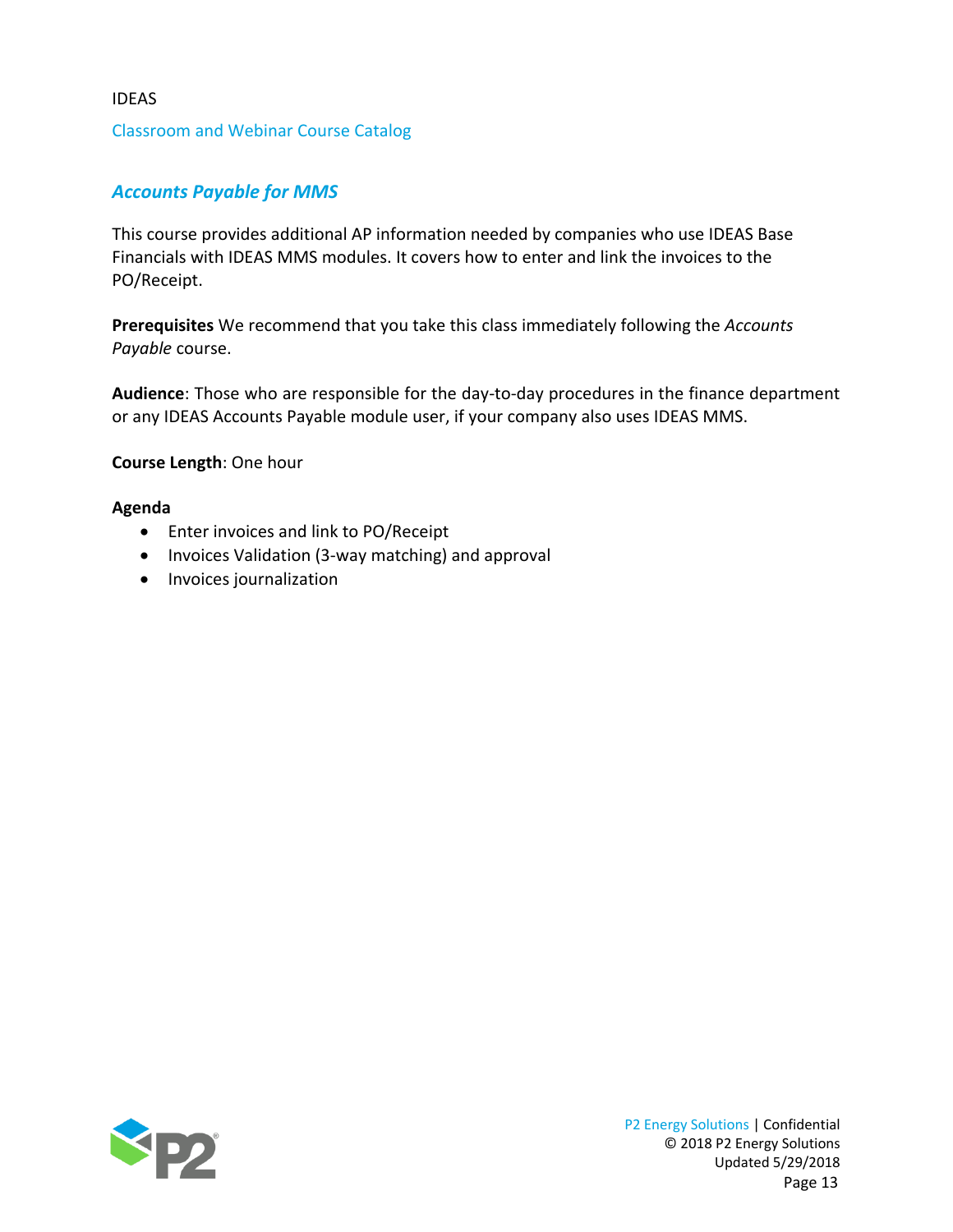# <span id="page-14-0"></span>*Purchase Taxes*

The Purchase Taxes (PT) module allows you to calculate and report government taxes imposed on companies, and works together with the Accounts Payable (AP) module. After you establish tax codes and rates within the PT module, the AP module uses that information in the process of entering and paying invoices. After processing invoices using AP, the PT module may be used to produce reports summarizing taxes paid. This course provides an overview of the IDEAS Purchase Taxes module and then covers Purchase Taxes processing and standard Purchase Taxes reports.

# **Level**: Basic

**Prerequisites**: Core New User series: *IDEAS UI Navigation I and II,* and *IDEAS Product Overview;* and *IDEAS Accounts Payable* course. We recommend that you take the *Accounts Payable* class and the *Purchase Taxes* classes together, or take *Accounts Payable* first.

**Audience**: Those who use the IDEAS Purchase Taxes module

### **Course Length**: Half day

- Purchase Taxes Overview
- Purchase Taxes Process
	- o Tax Authority
	- o Tax Types
	- o Tax Codes
	- o Reports

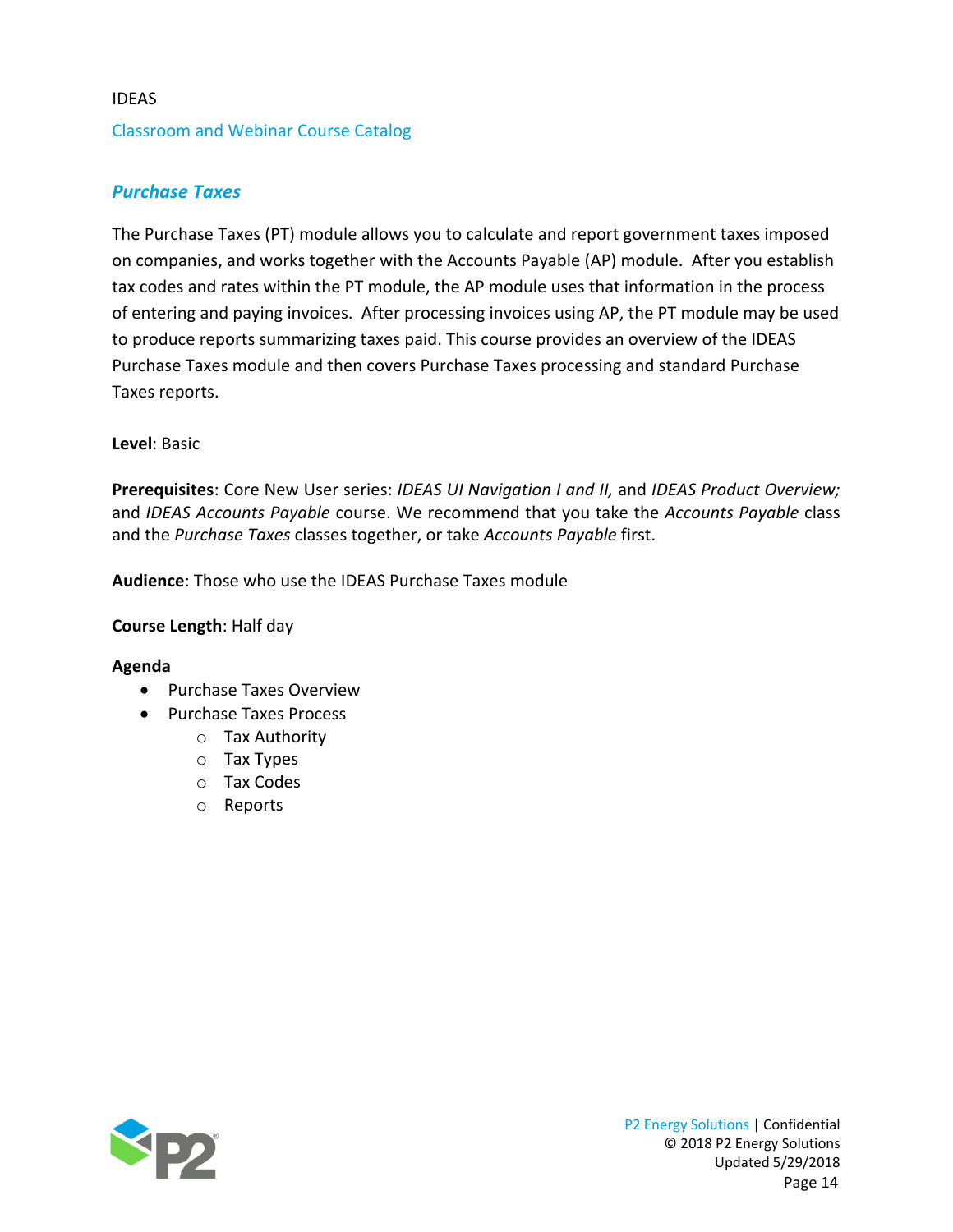# <span id="page-15-0"></span>**Oil and Gas Financials Courses**

# <span id="page-15-1"></span>*Joint Interest Billing*

The Joint Interest Billing (JIB) system gives you the ability to process, control, allocate and bill joint venture expenses. The JIB module receives data from the Accounts Payable and General Ledger modules to create billable transaction records for each AFE/property-bill code combination. If the AFE/property-bill code has an associated, valid and active Division of Interest (DOI), JIB bills expenses to joint interest partners and prepares the necessary entries to automatically update the Accounts Receivable and General Ledger modules. The journal entries for related entities are automatically prepared, relieving the user from the task of recording these transactions manually. This course covers the IDEAS Joint Interest Billing system setup, processing, reporting, toolkit, and utilities.

**Level:** Basic

**Prerequisites**: Core New User series: *IDEAS UI Navigation I and II,* and *IDEAS Product Overview*

**Audience**: Those who use the IDEAS JIB module

### **Course Length**: 3 days

- JIB System Overview
- JIB System Setup
	- o Define Element Positions
	- o JIB Processing Parameters
	- o Define Cutback Parameters and Select Cutback Journals
	- o JIB Miscellaneous
- JIB Processing
	- o Ownership Administration
	- o Division of Interest
	- o Create Initial JIB
	- o Reset JIB
	- o Journalization
	- o Finalize Statement
- Inquiry and Reporting
- Toolkit
- Utility

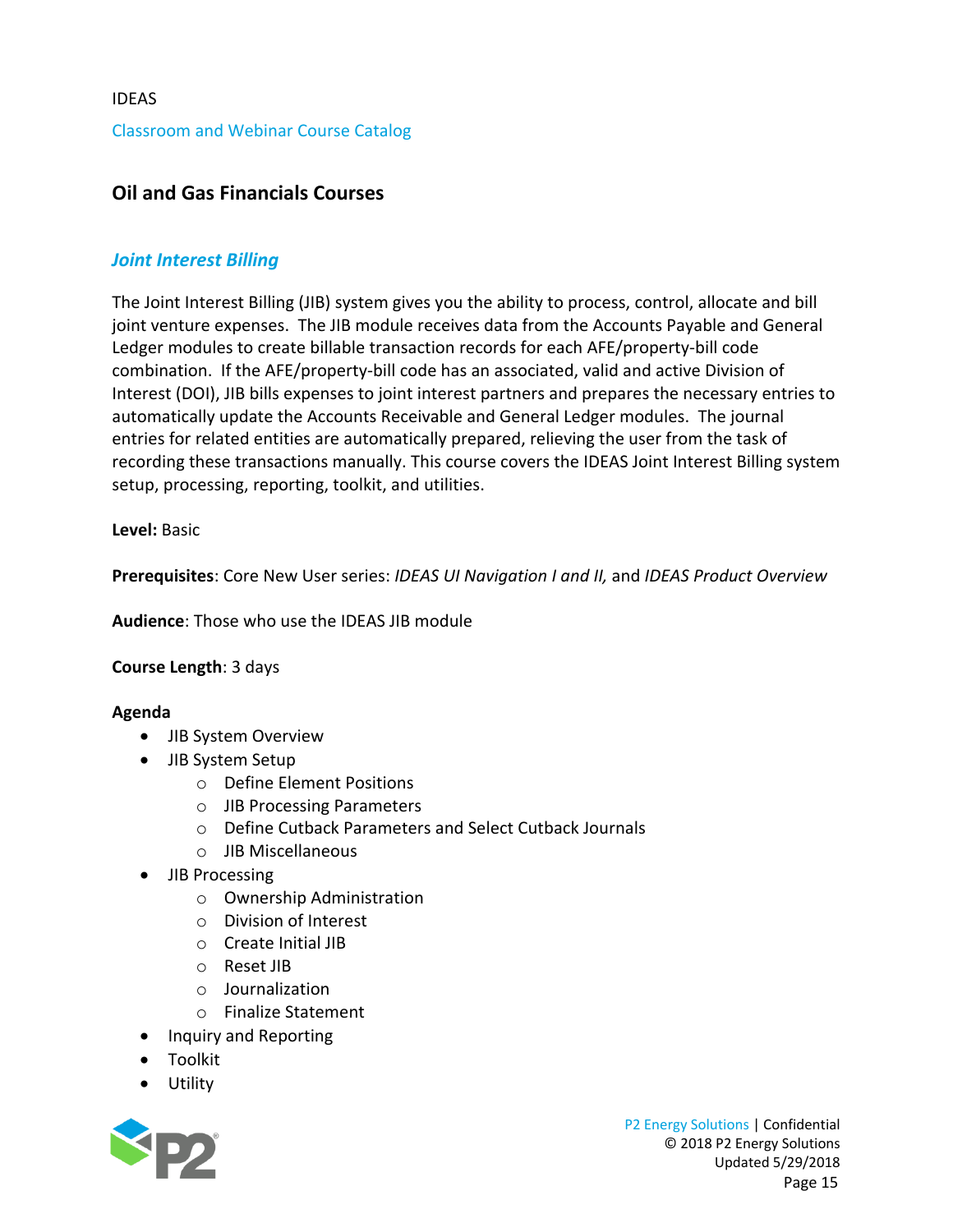# <span id="page-16-0"></span>**IDEAS Custom Reporting**

# <span id="page-16-1"></span>*Financial Report Writer (FRW) I and II*

The IDEAS Financial Report Writer (FRW) allows the creation of meaningful reports that can display information contained in the IDEAS database. The Financial Report Writer module retrieves only the posted data from the Financial Data Warehouse. This 2-day class covers both Beginning FRW and Advanced FRW. It begins with an overview of FRW and then covers how to create FRW reports, report specifications maintenance, report execution, and advanced topics such as columns formatting, calculations and printing options. Practice exercises are assigned to be completed between sessions, providing the student with hands-on practice creating reports that can be used in the workplace.

**Level**: Day One: Basic, Day Two: Advanced

**Prerequisites**: Core New User series: *IDEAS UI Navigation I and II,* and *IDEAS Product Overview;* and *IDEAS General Ledge*r course

**Audience**: Those who use the IDEAS financial modules

**Course Length**: 2 days

- FRW Overview
	- o Data storage and organization, and accounting entries
	- o IDEAS structures
- Creating FRW Reports
	- o Steps
	- o Standard Column Definition
- Report Specifications Maintenance
	- o Tool Bar
	- o Options, Pages, Lines and Calculations
- Report Execution
- Advanced Topics
	- o Columns Format
	- o Report Specifications: Options, Pages, Lines, and Calculations Tab; Report Generation; FRW Miscellaneous Codes; Renumber Report Lines; Unlock Report Specifications; and Unlock GL Posting

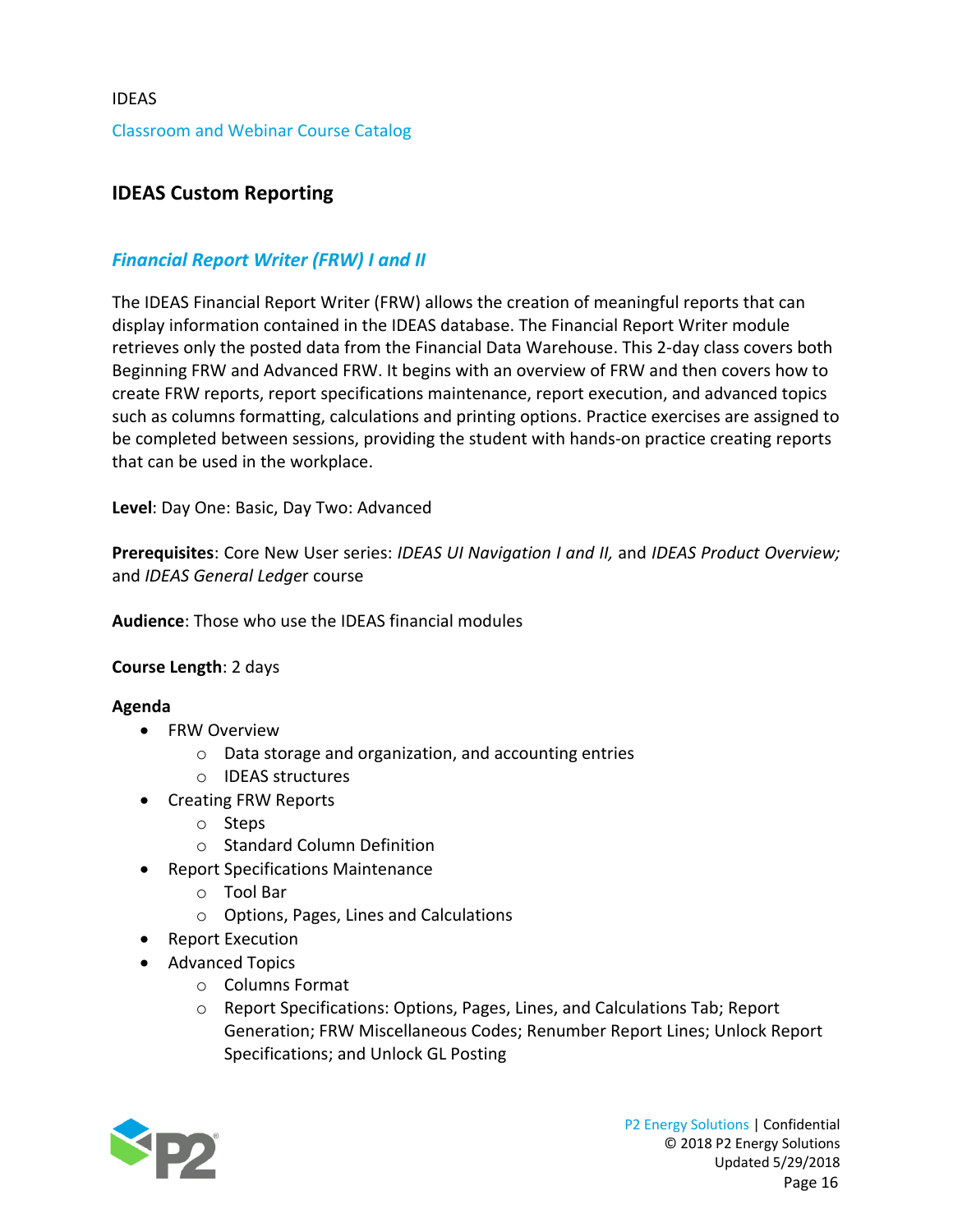# <span id="page-17-0"></span>**IDEAS System Administration**

# <span id="page-17-1"></span>*IDEAS System Security*

The IDEAS for Windows (IFW) System Security module is used to administer and report user security, and to view and remove table locks. Specifically, this module allows you to create, edit, inactivate or remove users, assign user passwords and grant access privileges. This course provides an overview of the System Security module and then covers setup procedures, menu and password security, locks, and user action audit trail administration.

**Level**: Basic

**Prerequisites**: Core New User series: *IDEAS UI Navigation I and II,* and *IDEAS Product Overview*

**Audience**: Those who are responsible for IDEAS user setup and security, usually administrators or IT staff

#### **Course Length**: Half day

- System Security Overview
- System Security Setup Procedures
	- o System Options
	- o User Setup
	- o Security Setup
- Menus, Passwords and Locks
- User Action Audit Trail Administration

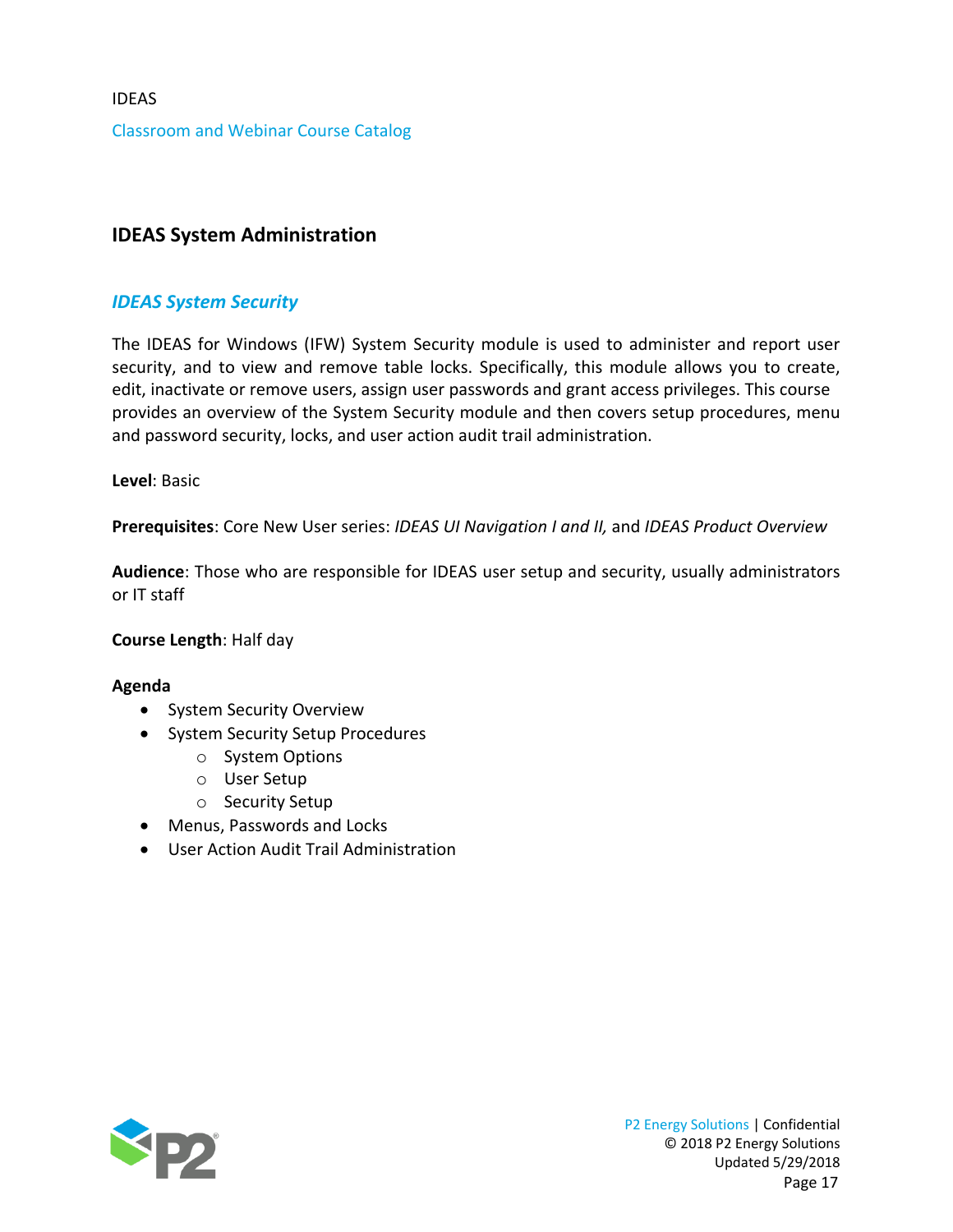# <span id="page-18-0"></span>*IDEAS Enhanced Security*

The IDEAS Enhanced Security module complements the System Security module by providing additional security for the major inquiry and reporting features within IDEAS. Specifically, it allows security to be assigned within an inquiry or reporting function, rather than at the menu level. Within a single database, a user's ability to perform element inquiries or run reports can be restricted, while others can be granted full access to those same functions. This course provides an overview of the IDEAS Enhanced Security module and then covers System options and detailed functionality within the Enhanced Security module itself that you can use to restrict user access and enhance security.

### **Level**: Intermediate

### **Prerequisites**: *IDEAS System Security* class

**Audience**: Those who are responsible for IDEAS user setup and security, usually administrators or IT staff

### **Course Length**: Half day

- Enhanced Security Module Overview
- Enhanced Security Module Functionality
	- o System Options
	- o Enhanced Security Selections
	- o Report Wizard Reports
	- o Default Settings

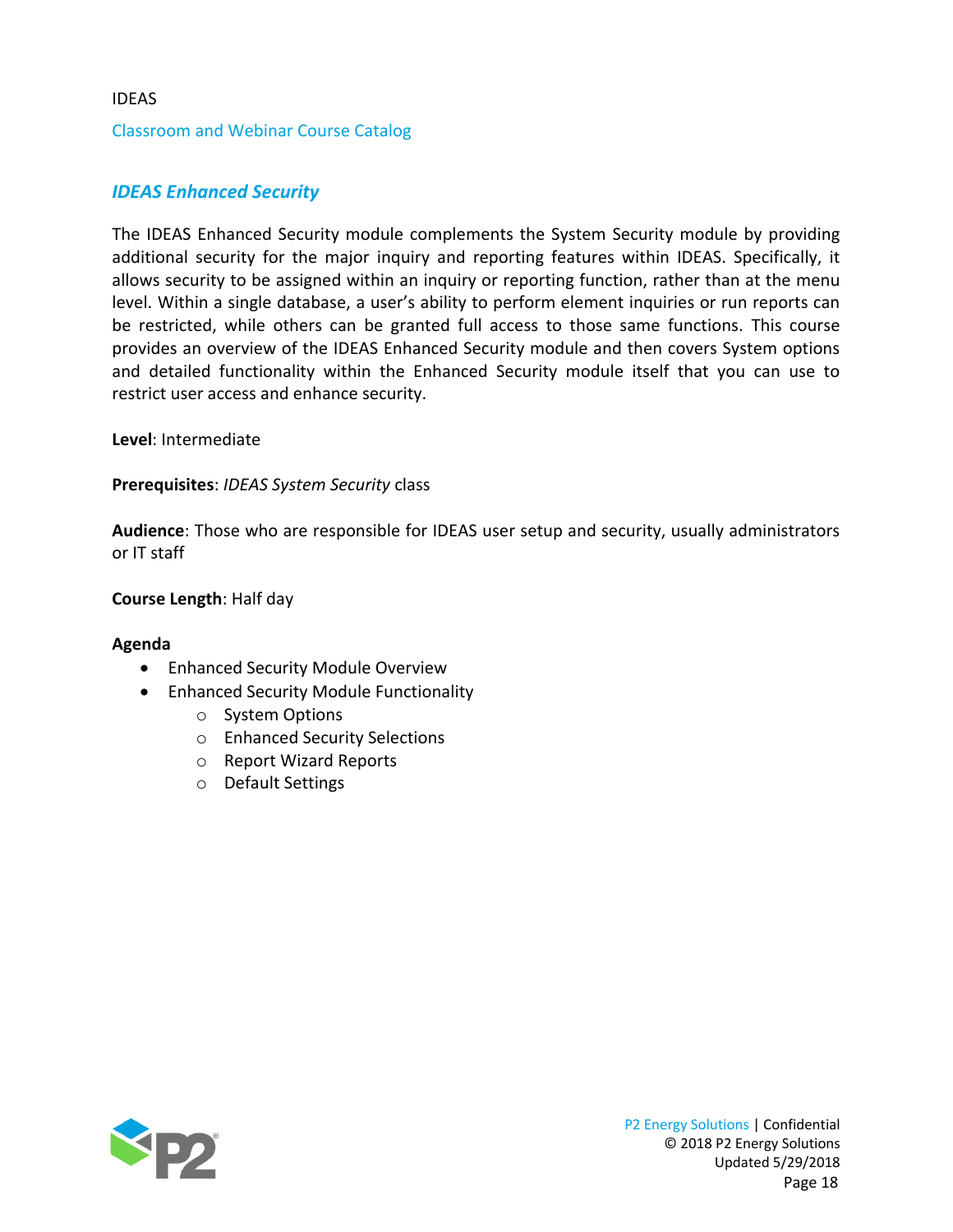# <span id="page-19-0"></span>**IDEAS Materials Management System (MMS) Courses**

# <span id="page-19-1"></span>*Requisition Processing*

The IDEAS Materials Management System (MMS) is a fully integrated, comprehensive capability for requisitioning, procurement, warehousing and inventory accounting for oil and gas development projects. The Purchase Requisition module is an integral part of this system and provides the following functionality: Generates and prepares purchase requisitions remotely for consolidation at a central purchasing location; electronically creates purchase orders, work orders and contracts, tracks requisitions to purchase orders to invoices and payments; and automatically converts requisition amounts to the purchasing currency. This course covers the IDEAS Purchase Requisition module setup, monthly system usage functionality, and standard reports.

**Level:** Basic

**Prerequisites**: Core New User series: *IDEAS UI Navigation I and II,* and *IDEAS Product Overview*

**Audience**: Those who use the IDEAS MMS modules

**Course Length**: Full day

- Purchase Requisition Setup
	- o Prior Level Setup
	- o Requisition Approval Setup
	- o Type/Pick Code Setup
	- o RQ Miscellaneous
- Monthly System Usage
	- o Create Purchase Requisitions from Material Requisitions
	- o Transaction Purchase Requisition Entry
	- o Transaction Purchase Requisition Approval
- Purchase Requisition Standards Reports

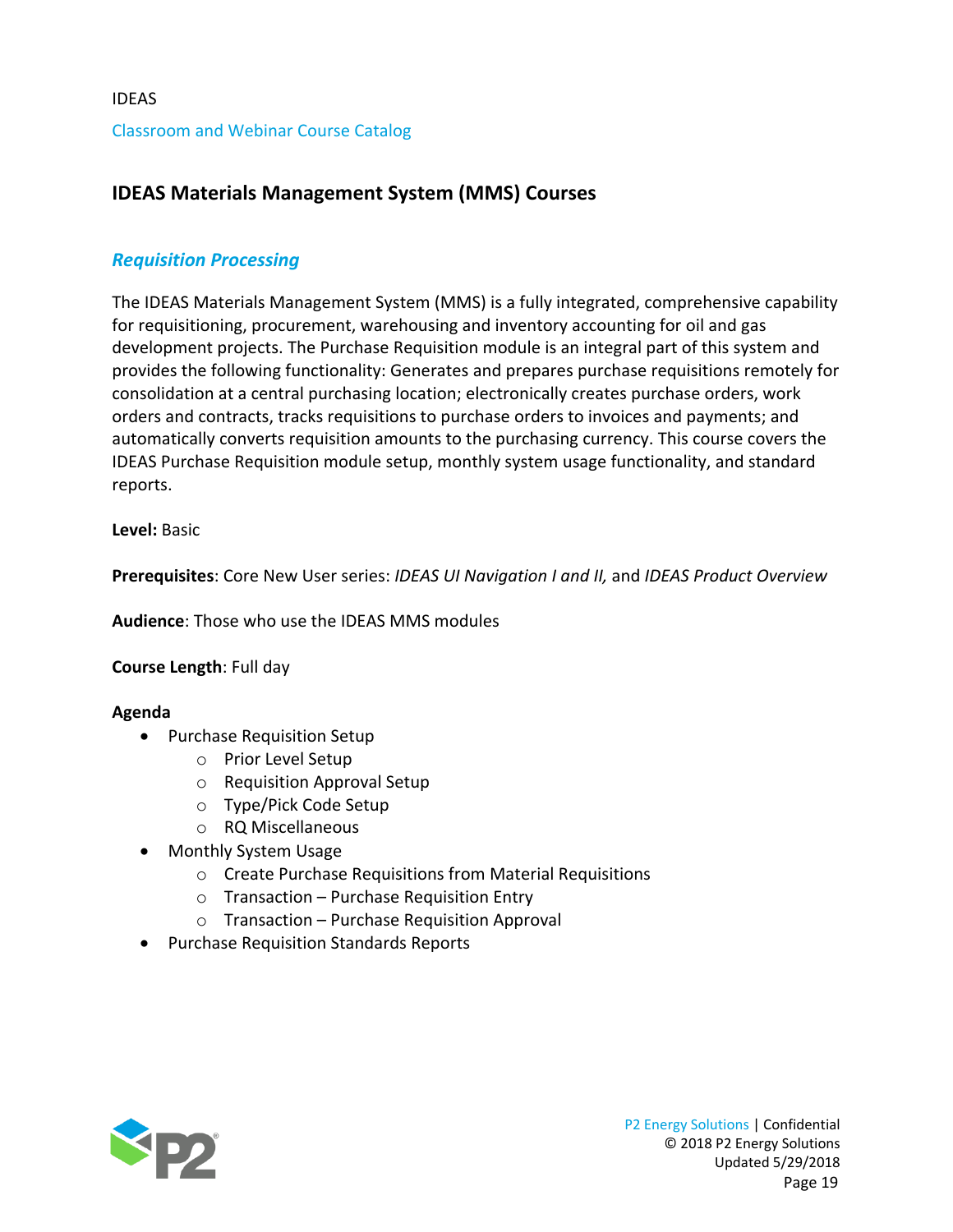#### Classroom and Webinar Course Catalog

### <span id="page-20-0"></span>*Purchase Document*

The Purchase Documents module is part of the IDEAS Materials Management System (MMS) and provides the following functions: Processes multiple types of purchase documents, customizes purchase order forms, purchases in a currency other than the requisitioning currency, consolidates multiple requisitions into a single purchase order, and ensures appropriate payment to supplier by invoice matching and tolerance checking. This course covers Purchase Documents process flow, implementation steps, monthly usage, standard reports and Purchase Documents Inquiry.

**Level**: Basic

**Prerequisites**: Core New User series: *IDEAS UI Navigation I and II,* and *IDEAS Product Overview*

**Audience**: Those who use the IDEAS MMS modules

**Course Length**: 2 days

- Purchase Documents Process Flow
- Purchase Documents Implementation Steps
	- o Bill of Material Maintenance
	- o Utilities / Purchase Documents Constant Setup
	- o Purchase Document Print Format Design
	- o Purchasing Parameter Setup
	- o Utilities / Stock master Maintenance
	- o Utilities / Vendor Purchasing Maintenance
	- o List Maintenance
	- o User Defined Entry
- Purchase Documents Monthly Usage
- Purchase Documents Standard Reports
- Purchase Documents Inquiry

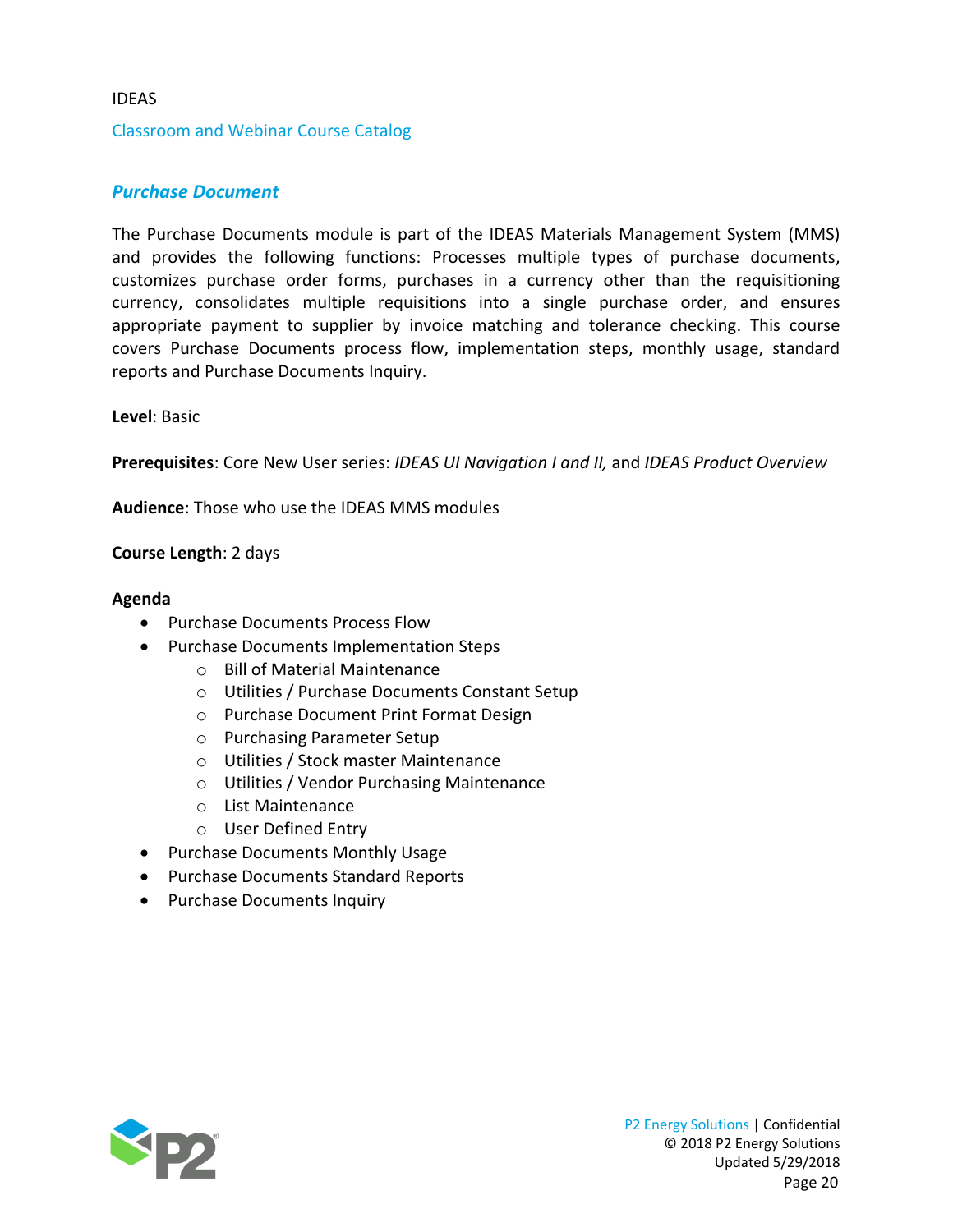#### Classroom and Webinar Course Catalog

### <span id="page-21-0"></span>*Warehousing*

The IDEAS Materials Management System (MMS) is a fully integrated, comprehensive capability for requisitioning, procurement, warehousing and inventory accounting for oil and gas development projects. The Warehousing module is an integral part of this functionality. This course provides an overview of the IDEAS Warehousing module, Warehousing setup and Warehousing utilities. Detailed functionality and data entry information is covered for processes provided by the Materials Requisition Menu, Warehouse Transaction Menu, and Warehouse Stock Inquiry Menu. The course concludes with an overview of reports, worksheets and logs provided by the Warehouse Reports Menu.

#### **Level:** Basic

**Prerequisites**: Core New User series: *IDEAS UI Navigation I and II; IDEAS Product Overview;* and *AP for MMS* (if you have not already received this additional AP training when you attended IDEAS financials classes).

**Audience**: Those who use the IDEAS MMS modules

#### **Course Length**: 2 days

- Warehousing Overview
- Warehousing Setup
- Materials Requisition Menu Overview
- Warehouse Transaction Menu Overview
- Warehouse Stock Inquiry Menu Overview
- Warehouse Reports Menu Overview

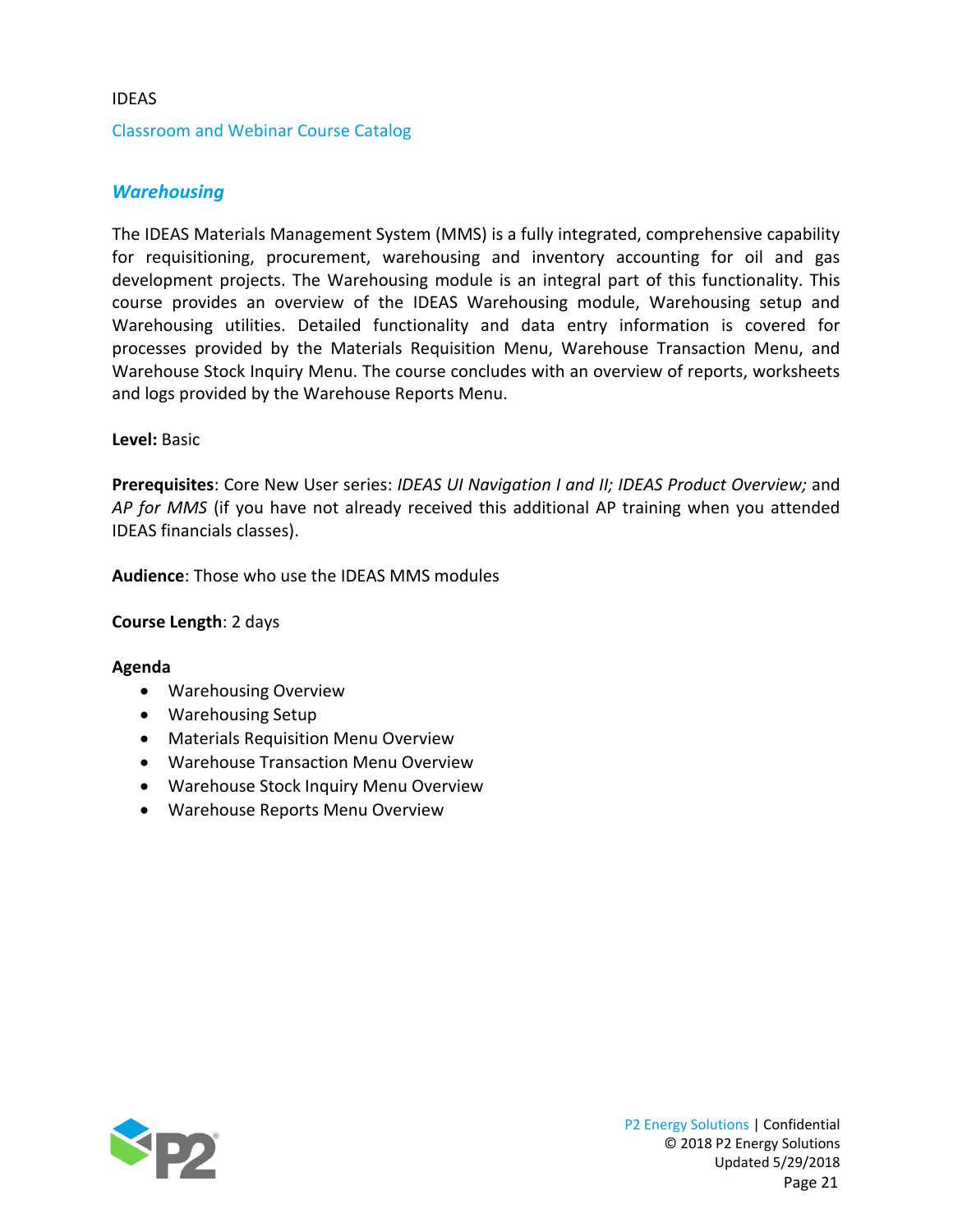# <span id="page-22-0"></span>*Inventory Accounting*

The IDEAS Materials Management System (MMS) is a fully integrated, comprehensive capability for requisitioning, procurement, warehousing and inventory accounting for oil and gas development projects. and cost savings. The Inventory Accounting (IA) module is an integral part of this functionality. This course covers the IDEAS Inventory Accounting module utilities, transaction processing, journalization, and standard reports.

### **Level**: Basic

**Prerequisites**: Core New User series: *IDEAS UI Navigation I and II; IDEAS Product Overview;* and *AP for MMS* (if you have not already received this additional AP training when you attended IDEAS financials classes).

**Audience**: Those who use the IDEAS MMS modules

### **Course Length**: 2 days

- Inventory Accounting Utilities
- Inventory Accounting Transaction Processing
- Inventory Accounting Journalization
- Inventory Accounting Standard Reports

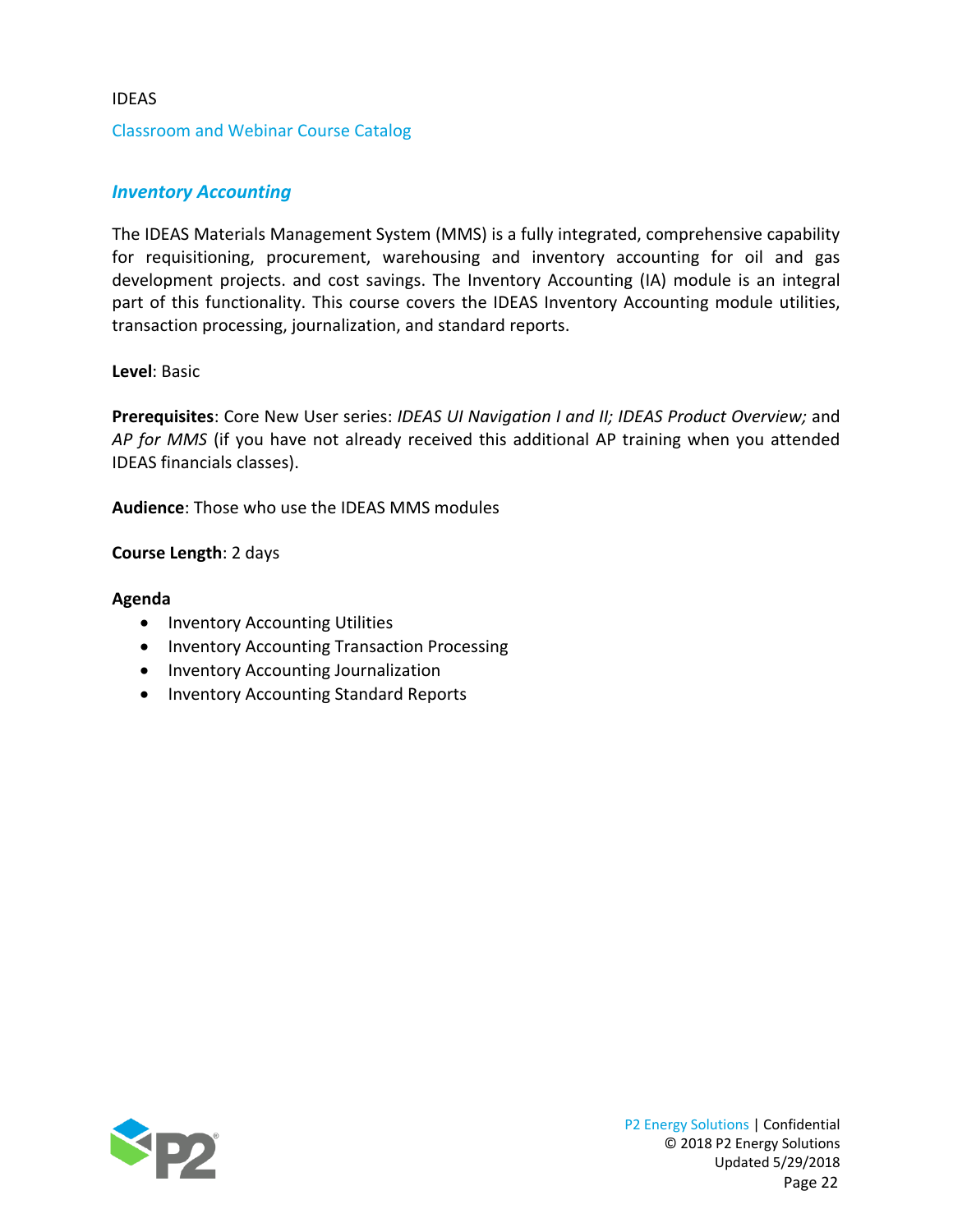# <span id="page-23-0"></span>**Training Webinars**

# <span id="page-23-1"></span>**Core New User Training**

We highly recommend that all IDEAS new users begin their training with the *Core New User Training* series before taking other courses. These three courses provide a foundation and are the prerequisites for all other IDEAS training. They may be scheduled as teacher-led training either in P2 Offices training rooms or at the customer site, or they may be taken as teacher-led Webinar Training. These courses include:

- IDEAS User Interface Navigation I: Menus and Programs
- IDEAS User Interface Navigation II: Reporting
- IDEAS Product Overview

The *Core New User Training* series may be taken as three 2-hour webinar sessions.

# <span id="page-23-2"></span>*IDEAS User Interface Navigation I: Menus and Programs*

*IDEAS User Interface (UI) Navigation I: Menus and Programs* is the first of a 2-module sequence, followed by *UI Navigation II: Reporting*. *IDEAS UI Navigation I* course covers how to log in and out, access menus and programs of IDEAS modules, get help and support, and use menus, tool bars, buttons and other navigation features. We offer this course as instructor-led Webinar training or classroom training.

We recommend that new IDEAS users take the *IDEAS Product Overview* course before or following the *UI Navigation* sequence. *IDEAS Product Overview* is the third course for in the core new user training sequence.

**Level**: Basic

**Prerequisites**: None

**Audience**: New IDEAS users

**Course Length:** 2-hour webinar class

### **Agenda**

- Getting Started
	- o Log in and Log out
	- o Master Login



IDEAS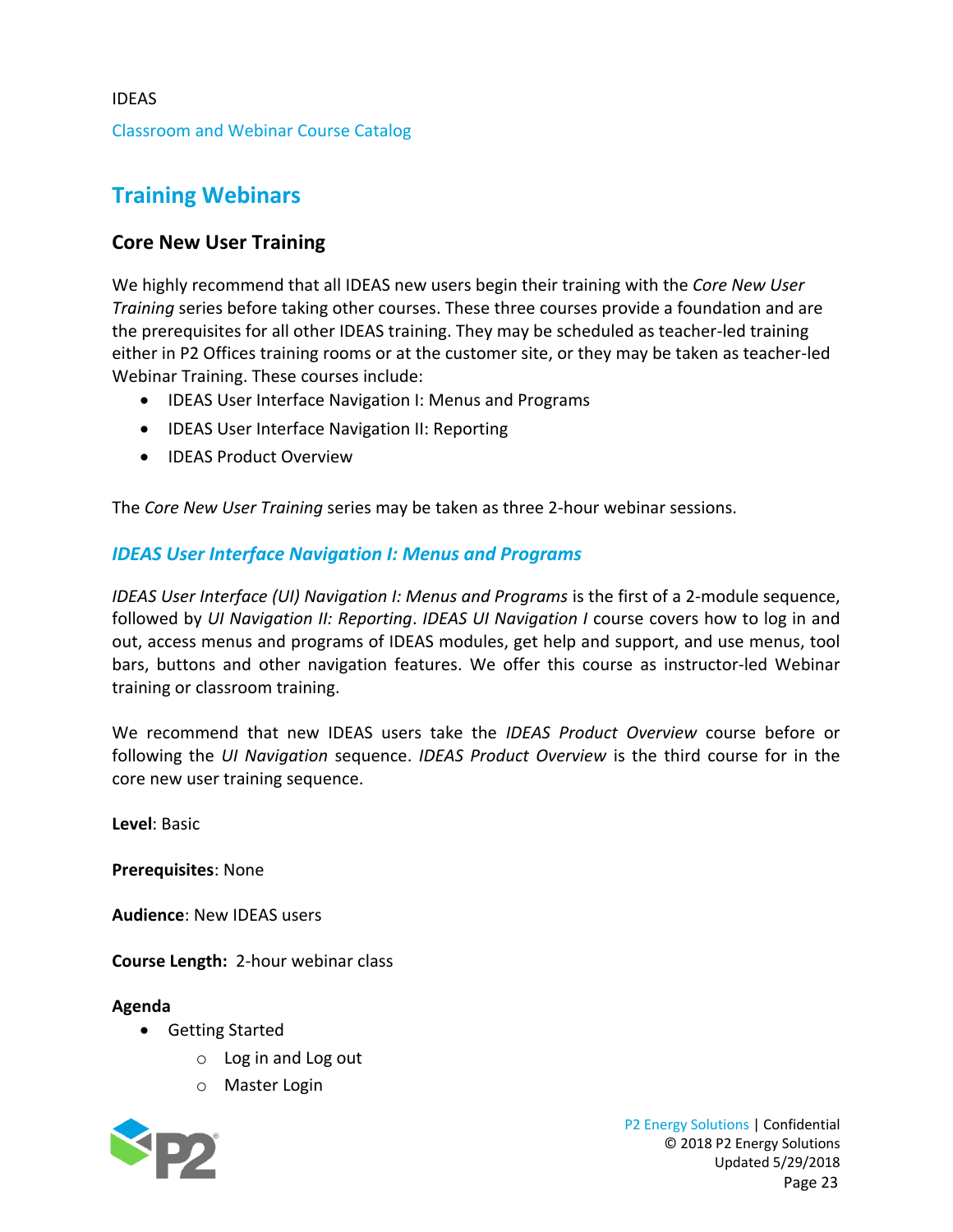IDEAS

- o Access Help documentation
- o Access Support (P2 Customer Portal)
- IDEAS Main Window Features
- Working with Forms
	- o Types of Forms
	- o Navigating Forms

# <span id="page-24-0"></span>*IDEAS User Interface Navigation II: Reporting*

*IDEAS User Interface (UI) Navigation II: Reporting* is the second of a 2-module sequence, following *UI Navigation I: Menus and Programs*. The *UI Navigation II* course covers features of IDEAS standard reports as well as an overview of Adhoc Crystal reports created with the Report Wizard. This course also reviews some standard and Adhoc reporting examples. We offer this course as instructor-led Webinar training or classroom training.

We recommend that new IDEAS users take the *IDEAS Product Overview* course before or following the *UI Navigation* sequence. *IDEAS Product Overview* is the third course for in the core new user training sequence.

**Level**: Basic

**Prerequisites**: *IDEAS UI Navigation I: Menus and Programs*

**Audience**: New IDEAS users

**Course Length:** 2-hour webinar class

- IDEAS Standard Reports
- Ad hoc Crystal Reports
	- o SQL Views
	- o Report Wizard navigation and functionality

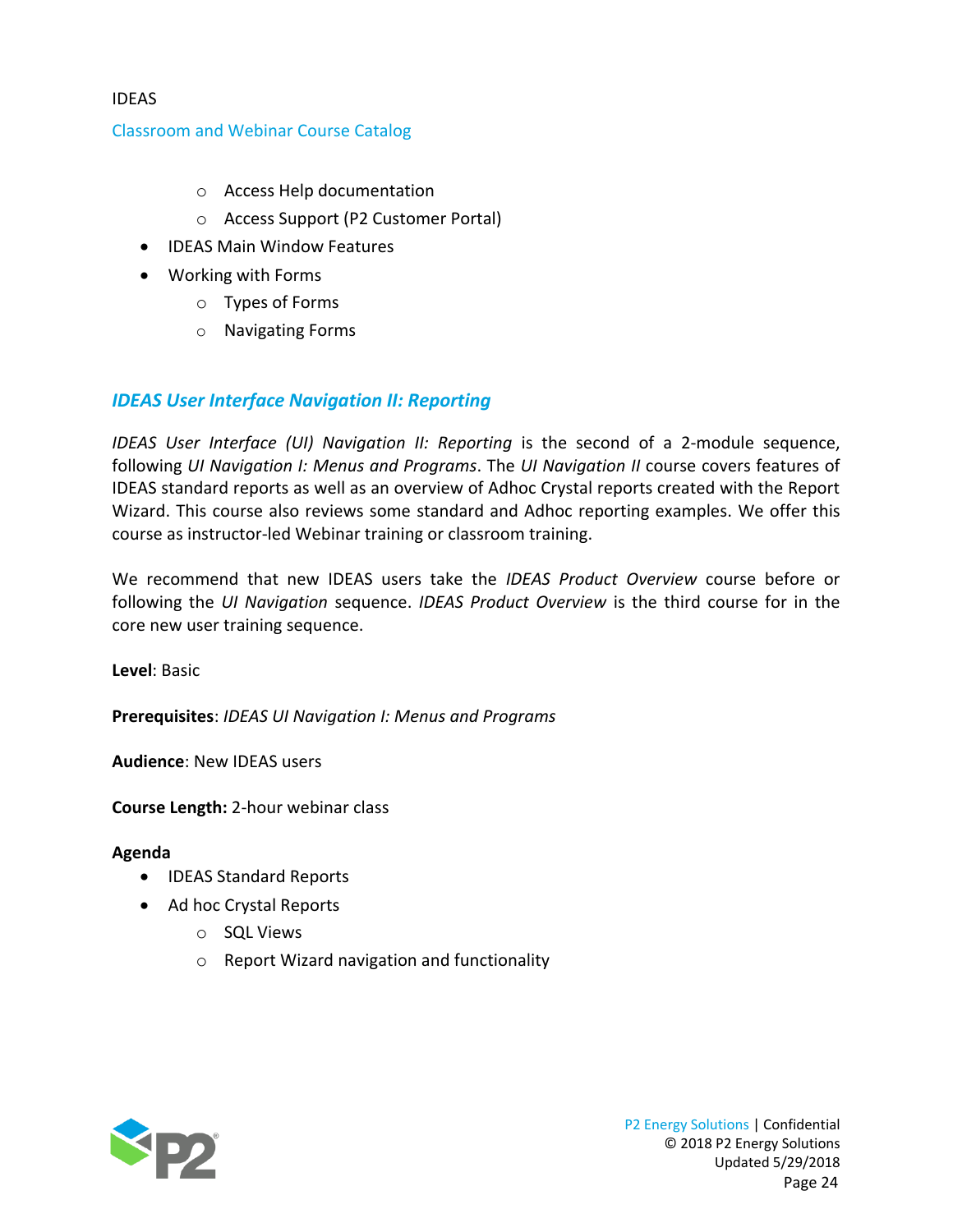# <span id="page-25-0"></span>*IDEAS Product Overview*

*IDEAS Product Overview* is designed for new users of IDEAS software and is part of the *Core New User Training* series. This course provides a high-level overview of IDEAS, including information about IDEAS partners, why IDEAS is a standard finance and administration solution for international oil and gas operations, and a review of major features and functionality. We offer this course as instructor-led Webinar training or classroom training.

# **Level**: Basic

**Prerequisites**: There are no prerequisites for this course. We recommend that you also take the *IDEAS User Interface Navigation I and II* series, immediately before or after taking this course.

**Audience**: New IDEAS users

**Course Length:** 2-hour webinar class

- IDEAS Functional Components
- IDEAS Features and Benefits
- IDEAS Technology
- IDEAS Accounting and Financial Management
- Data Warehouse
- Electronic Workflows

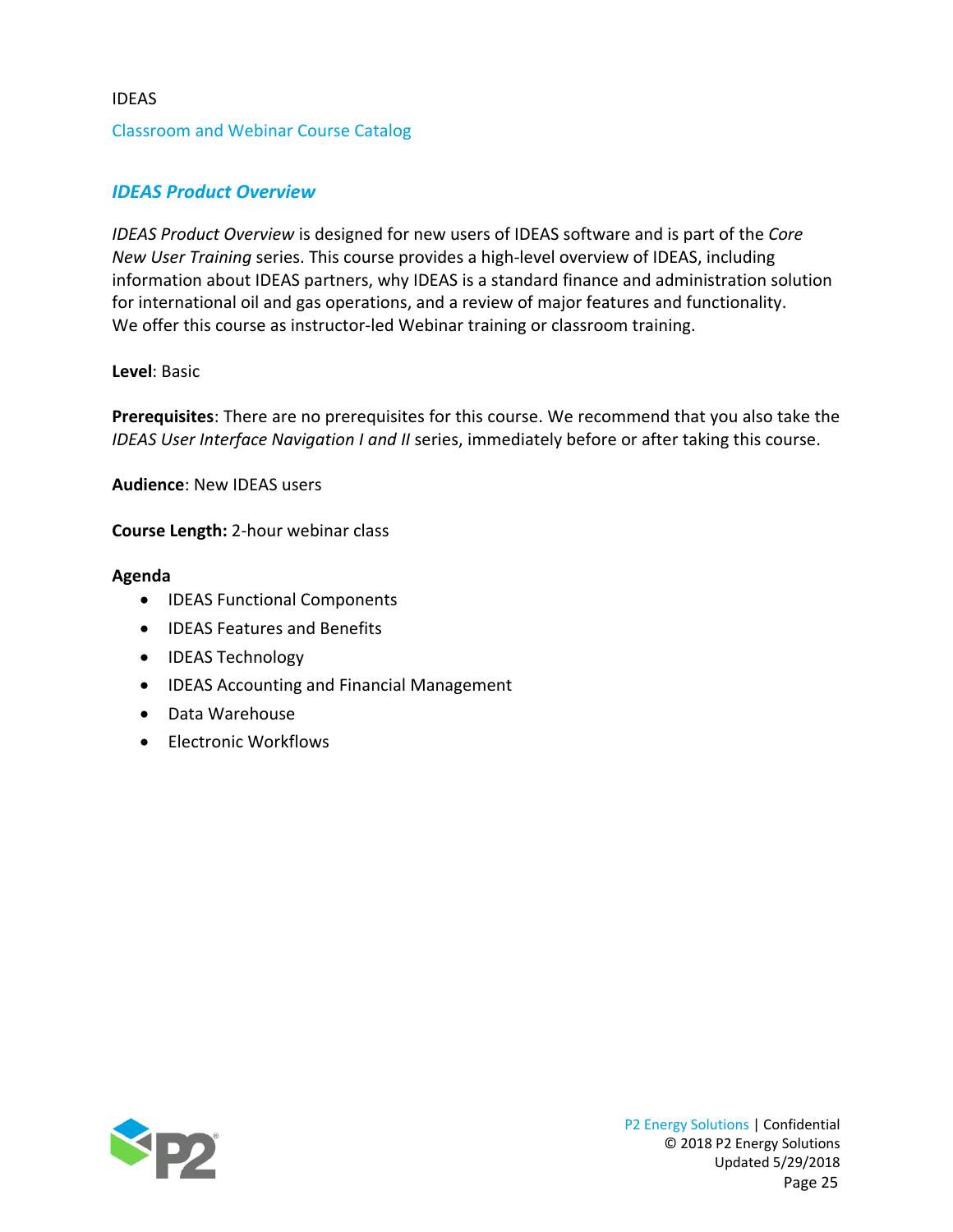# <span id="page-26-0"></span>**IDEAS Base Financials Courses**

# <span id="page-26-1"></span>*General Ledger*

This course provides an overview of the IDEAS General Ledger (GL) module and covers GL implementation. It reviews GL monthly processes and provides detailed steps, example screens, entry recommendations, and reports.

### **Level**: Basic

**Prerequisites**: Core New User series: *IDEAS UI Navigation I and II,* and *IDEAS Product Overview*. New users of IDEAS financials modules should take *General Ledger* as soon as they complete the Core New User training. We recommend that you take the *General Ledger* and the *Currency Conversion* classes together.

**Audience**: New users of the IDEAS financial modules and particularly those use the IDEAS General Ledger module

**Course Length**: This training webinar is a four-part course offered as 4 webinar sessions, each session 2 hours, usually scheduled within the same calendar week.

- General Ledger Module Overview
- General Ledger Implementation
	- o Account ID Format
	- o Element Definition
	- o Period List Definition
	- o Segment Definition
	- o Journal Transactions
	- o Accumulation File Creation
	- o Xref Pair Setup
	- o Level Definition
- General Ledger Monthly Process
	- o Opening the Month
	- o Journal Entries
	- o Journal Corrections
	- o Journal Validations
	- o Reports
	- o SQL Backup
	- o Posting Process and Reports

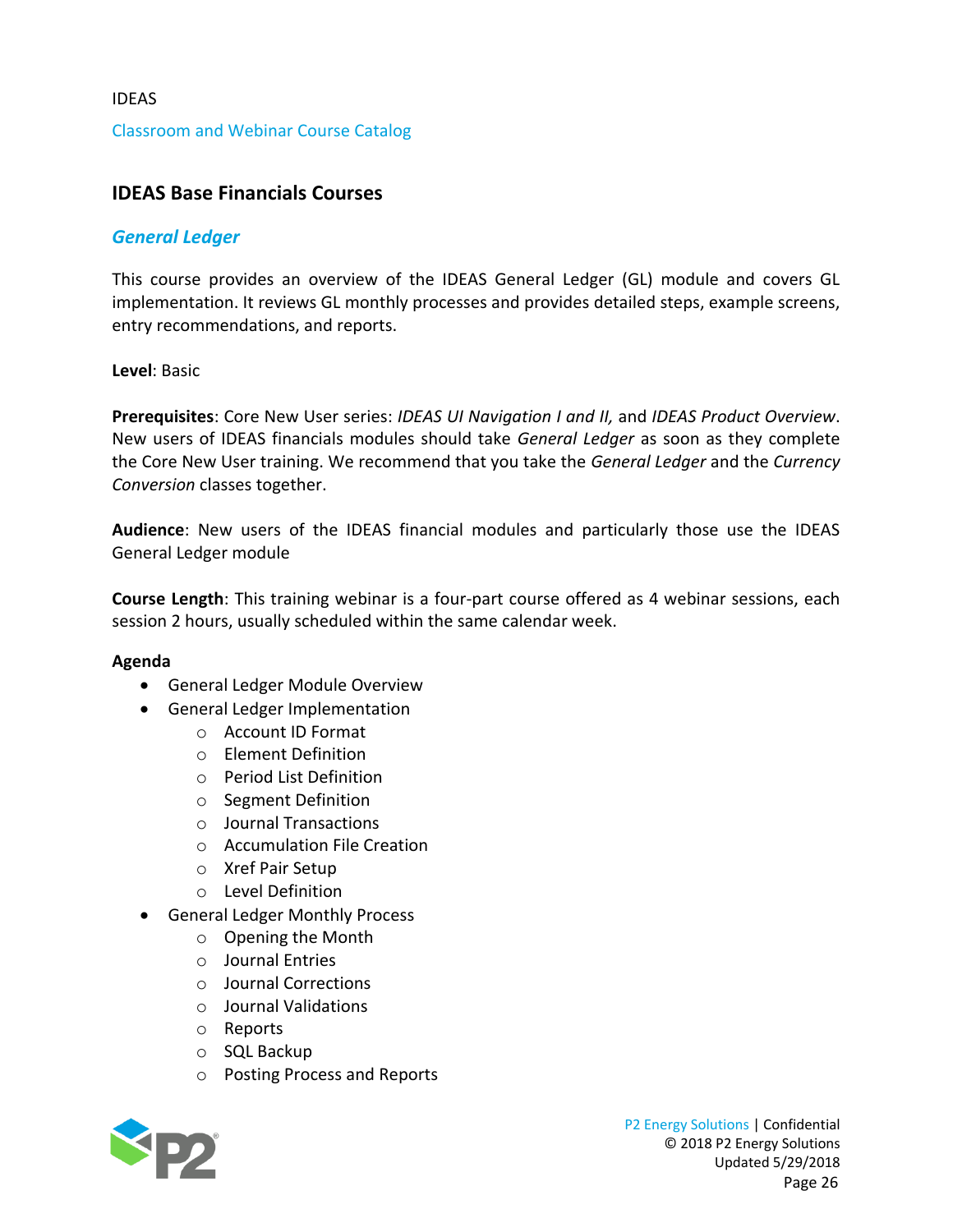# <span id="page-27-0"></span>*Currency Conversion*

The purpose of IDEAS Currency Conversion (CC) module is to create the gain/loss journal, which is used to set up the exchange fluctuations resulting from the conversion of the accounting entries. Currencies and their precision are defined to do necessary conversions. This course provides an overview of the IDEAS Currency Conversion modules and then covers CC implementation, including CC administration, Rate table maintenance, Journal table administration and Account List administration. The course then reviews CC monthly processing.

### **Level**: Basic

**Prerequisites**: Core New User series (*IDEAS UI Navigation I and II,* and *IDEAS Product Overview)* and the *IDEAS General Ledger* course. We recommend that you take the *General Ledger* class and the *Currency Conversion* classes together, or take *Currency Conversion* immediately following *General Ledger*.

**Audience**: Those who use the IDEAS financial modules

**Course Length**: 2-hour webinar class

- Currency Conversion Overview
- Currency Conversion Implementation
	- o Currency Conversion Administration
	- o Rate Table Administration
	- o Journal Table Administration
	- o Account List Administration
- Currency Conversion Monthly Process
	- o Rate Table administration
	- o Gain/Loss Calculation

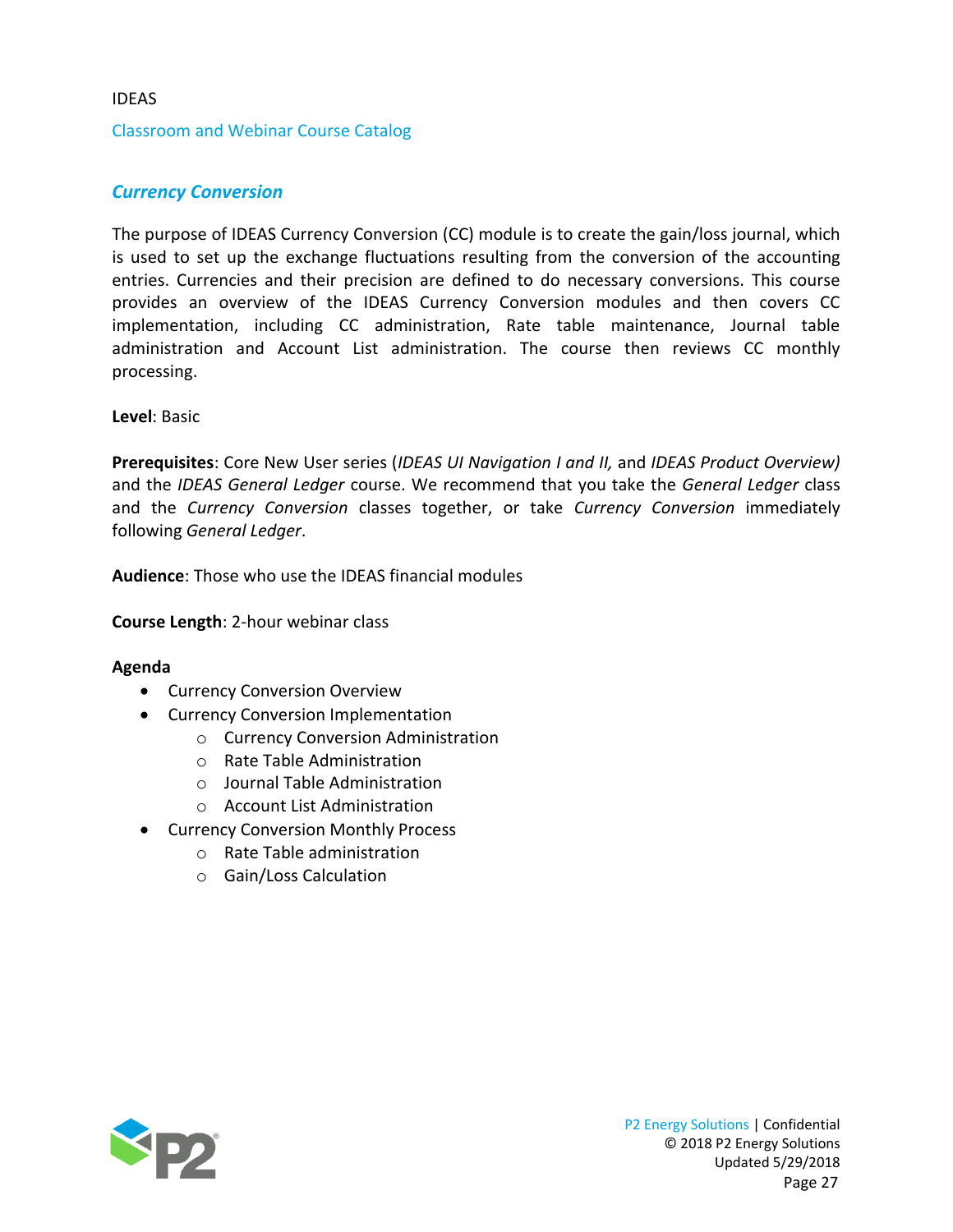#### Classroom and Webinar Course Catalog

### <span id="page-28-0"></span>*Spreadsheet Link*

The Spreadsheet Link module allows you to transfer information to or from a spreadsheet program such as Microsoft Excel. This course provides a brief Spreadsheet Link module overview and then covers the Import Function (journal entries import and account balances import) and the Export Function (journal entries export and account balances export).

#### **Level**: Basic

**Prerequisites**: Core New User series (*IDEAS UI Navigation I and II,* and *IDEAS Product Overview)* and the *IDEAS General Ledger* and *IDEAS Currency Conversion* courses

**Audience**: Those who use the IDEAS financials modules

**Course Length**: 2-hour webinar class

- Spreadsheet Link Overview
- Import Function
	- o Link for Journal Entries import
	- o Link for Account Balances import
- Export Function
	- o Link for Journal Entries export
	- o Link for Account Balances export

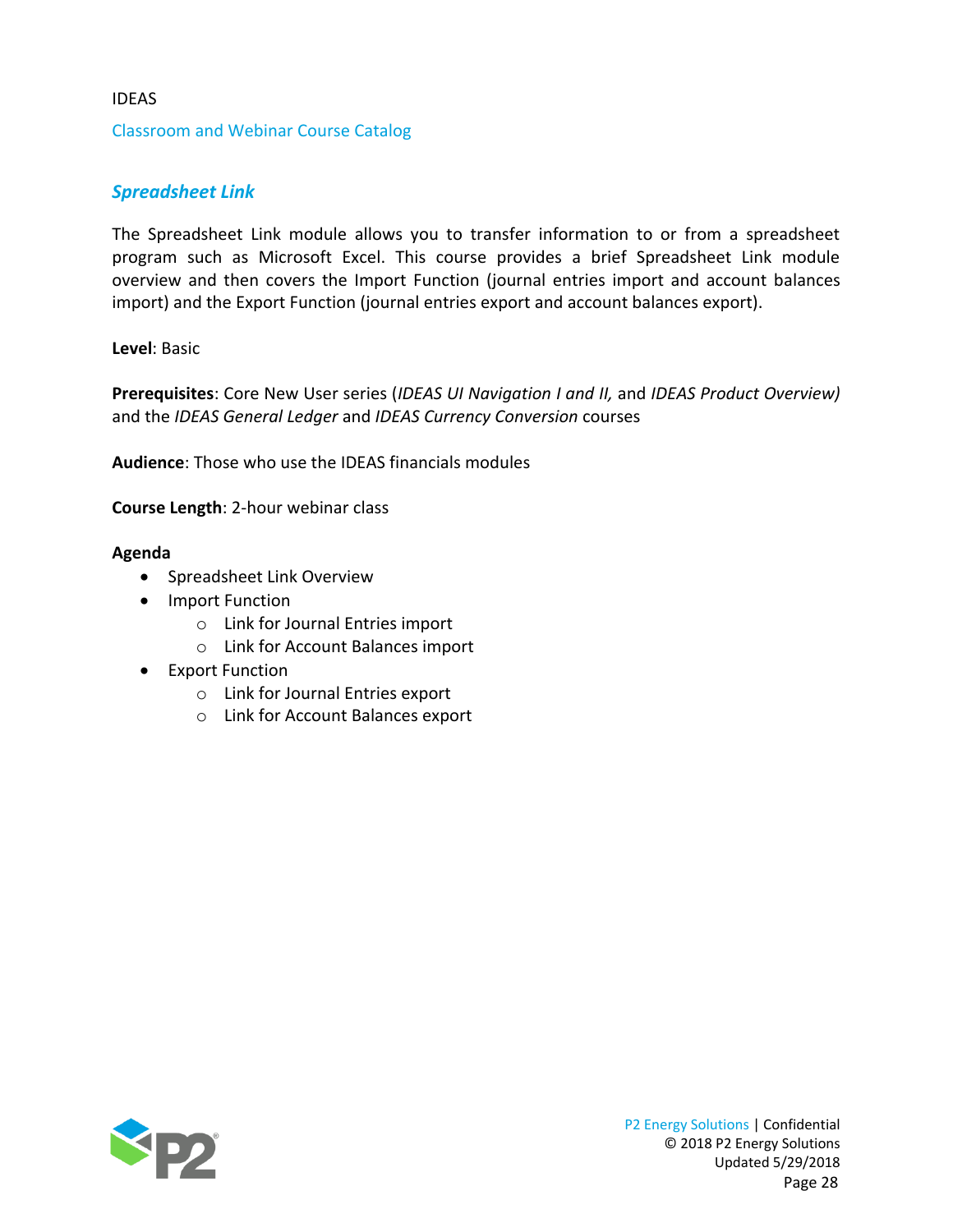# <span id="page-29-0"></span>*Accounts Payable*

This course provides a brief overview of the IDEAS Accounts Payable (AP) module, including AP implementation topics such as User Tables, entity maintenance and vendor maintenance. This course then reviews the AP monthly process, providing detailed steps, screens and reports.

### **Level**: Basic

**Prerequisites** Core New User series (*IDEAS UI Navigation I and II,* and *IDEAS Product Overview)*. We recommend that you take the *Purchase Taxes* class immediately following *Accounts Payable*.

**Audience**: Those who are responsible for the day-to-day procedures in the finance department or any IDEAS Accounts Payable module user

**Course Length**: This training webinar is a four-part course offered as 4 webinar sessions, each session 2 hours, usually scheduled within the same calendar week.

- Accounts Payable Overview
- Accounts Payable Implementation
	- o User Tables
	- o Entity Maintenance
	- o Vendor Maintenance
- Accounts Payable Monthly Process
	- o Period Control Dates
	- o Invoice Entry
	- o Invoice Payment
	- o Advance Procedure

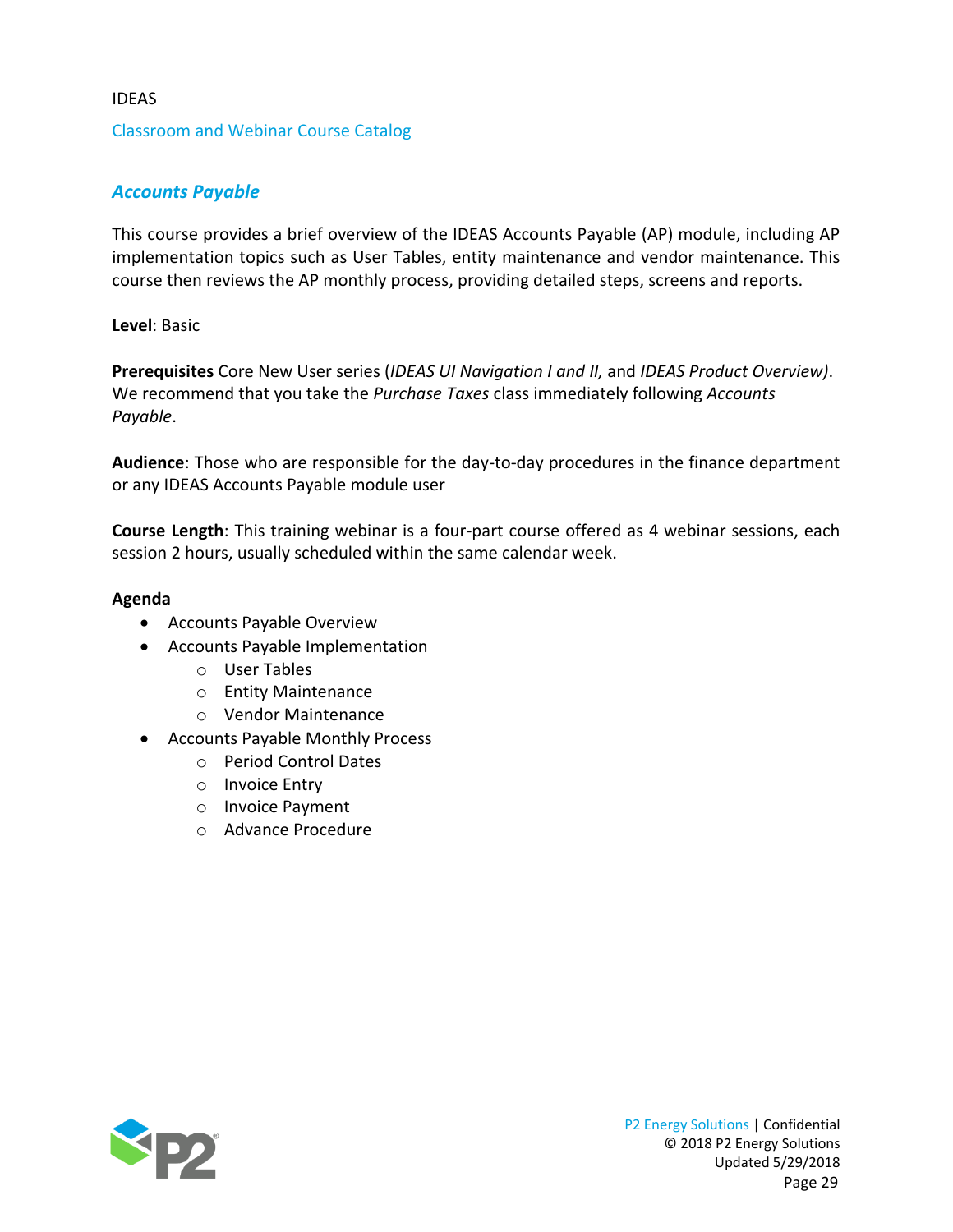# <span id="page-30-0"></span>*Accounts Payable for MMS*

This course provides additional AP information needed by companies who use IDEAS Base Financials with IDEAS MMS modules. It covers how to enter and link the invoices to the PO/Receipt.

**Prerequisites** We recommend that you take this class immediately following the *Accounts Payable* course.

**Audience**: Those who are responsible for the day-to-day procedures in the finance department or any IDEAS Accounts Payable module user, if your company also uses IDEAS MMS.

**Course Length**: One-hour webinar class

#### **Agenda**

IDEAS

- Enter invoices and link to PO/Receipt
- Invoices Validation (3-way matching) and approval
- Invoices journalization

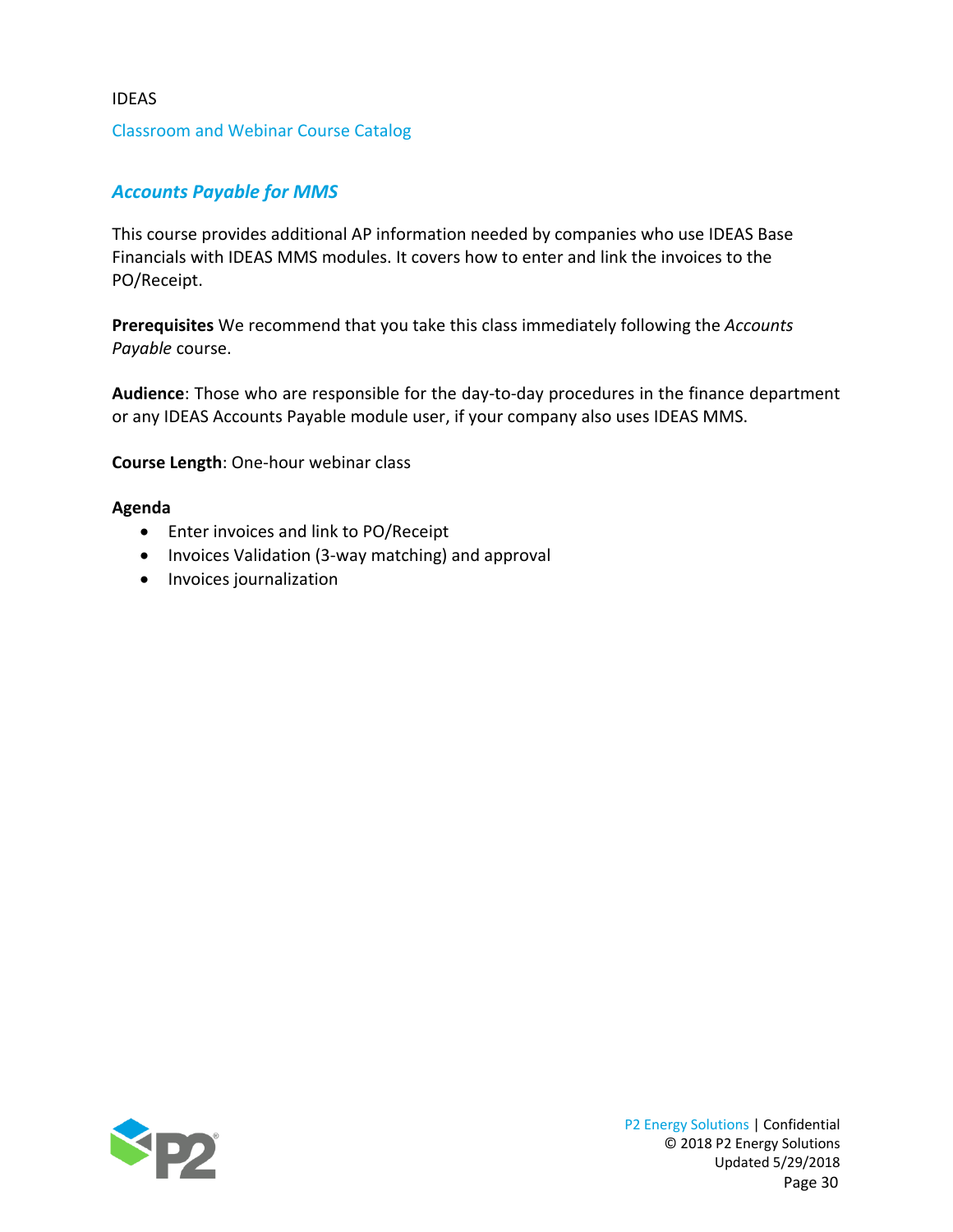# <span id="page-31-0"></span>*Purchase Taxes*

The Purchase Taxes (PT) module allows you to calculate and report government taxes imposed on companies, and works together with the Accounts Payable (AP) module. After you establish tax codes and rates within the PT module, the AP module uses that information in the process of entering and paying invoices. After processing invoices using AP, the PT module may be used to produce reports summarizing taxes paid. This course provides an overview of the IDEAS Purchase Taxes module and then covers Purchase Taxes processing and standard Purchase Taxes reports.

# **Level**: Basic

**Prerequisites**: Core New User series (*IDEAS UI Navigation I and II,* and *IDEAS Product Overview)* and *IDEAS Accounts Payable* course. We recommend that you take the *Accounts Payable* class and the *Purchase Taxes* classes together, or take *Accounts Payable* first.

**Audience**: Those who use the IDEAS Purchase Taxes module

**Course Length**: 2-hour webinar class

- Purchase Taxes Overview
- Purchase Taxes Process
	- o Tax Authority
	- o Tax Types
	- o Tax Codes
	- o Reports

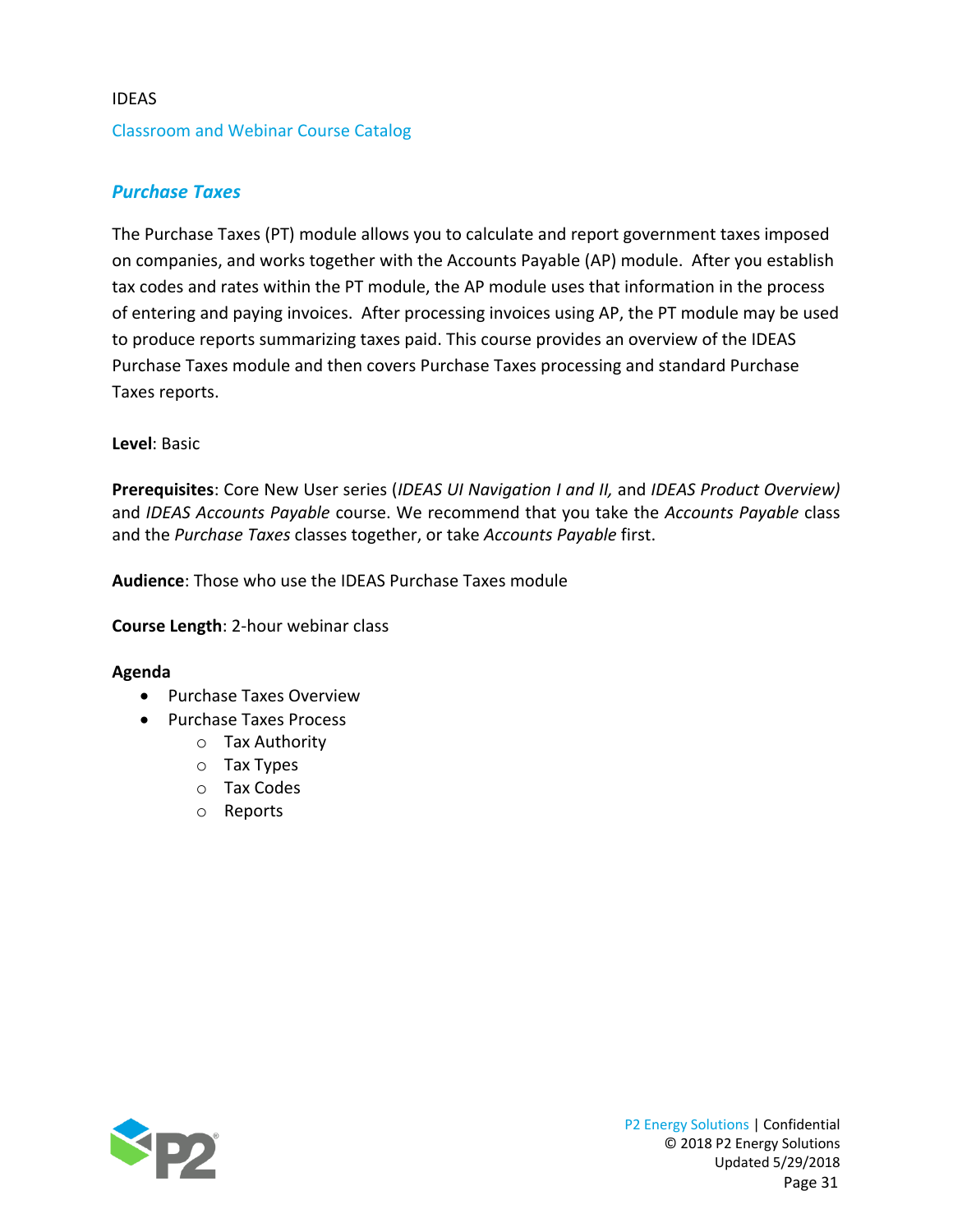# <span id="page-32-0"></span>**IDEAS Custom Reporting**

# <span id="page-32-1"></span>*FRW I: Beginning Financial Report Writer*

The IDEAS Financial Report Writer (FRW) allows the creation of meaningful reports that can display information contained in the IDEAS database. The Financial Report Writer module retrieves only the posted data from the Financial Data Warehouse. This class provides an overview of FRW and then covers how to create FRW reports, report specifications maintenance, and report execution. Practice exercises are assigned to be completed between sessions, providing the student with hands-on practice creating reports that can be used in the workplace.

**Level**: Basic

**Prerequisites**: Core New User series (*IDEAS UI Navigation I and II,* and *IDEAS Product Overview)* and *IDEAS General Ledge*r course

**Audience**: Those who use the IDEAS financial modules

**Course Length**: This training webinar is a three-part course offered as 3 webinar sessions, each session 2 hours, usually scheduled within the same calendar week.

- FRW Overview
	- o Data storage and organization, and accounting entries
	- o IDEAS structures
- Creating FRW Reports
	- o Steps
	- o Standard Column Definition
- Report Specifications Maintenance
	- o Tool Bar
	- o Options, Pages, Lines and Calculations
- Report Execution

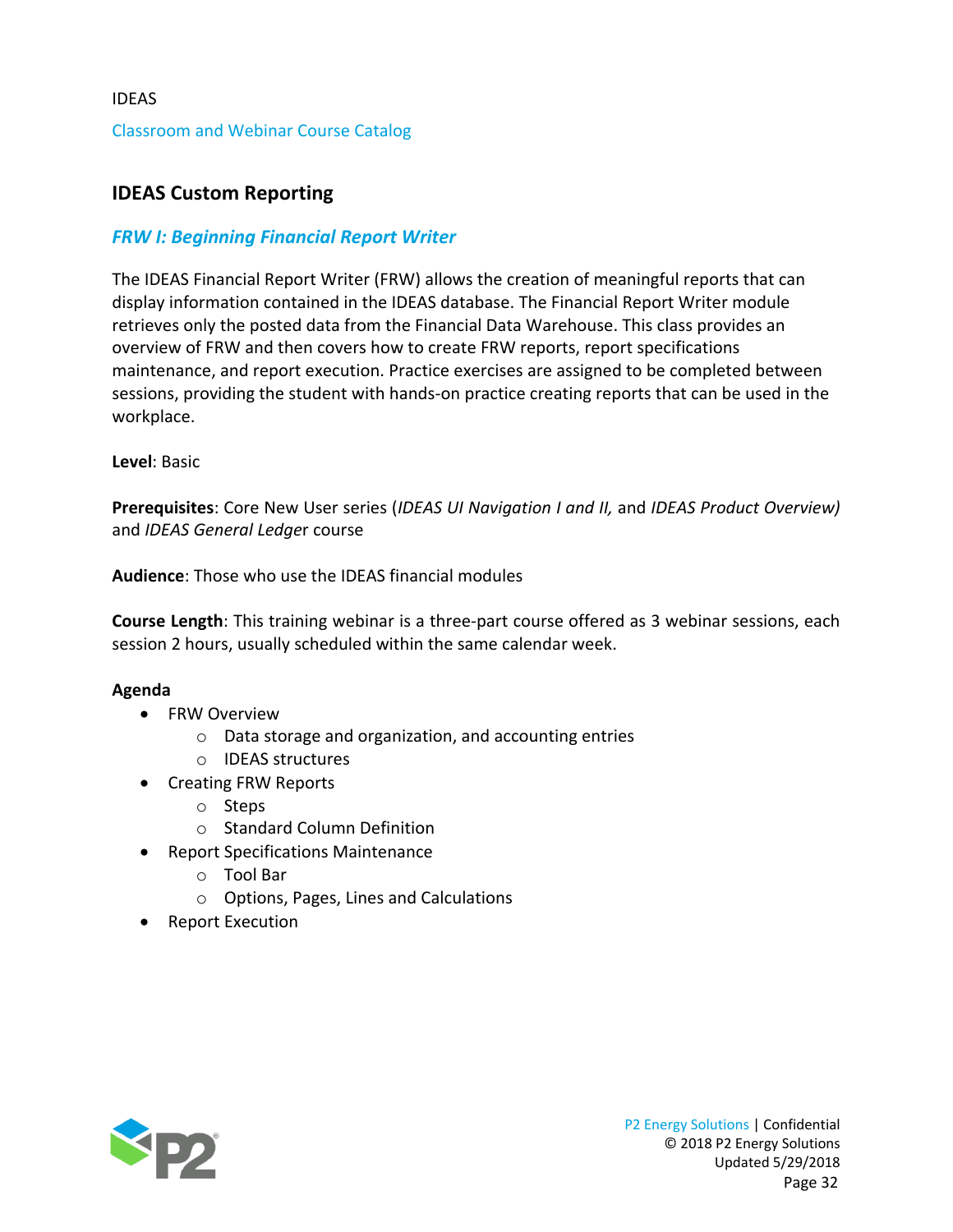# <span id="page-33-0"></span>*FRW II: Advanced Financial Report Writer*

The IDEAS Financial Report Writer (FRW) allows the creation of meaningful reports that can display information contained in the IDEAS database. The Financial Report Writer module retrieves only the posted data from the Financial Data Warehouse. This class covers advanced topics such columns formatting, calculations and printing options. Practice exercises are assigned to be completed between sessions, providing the student with hands-on practice creating reports that can be used in the workplace.

**Level**: Advanced

**Prerequisites**: *FRW I: Beginning Financial Report Writer*

**Audience**: Those who use the IDEAS financial modules

**Course Length**: This training webinar is a three-part course offered as 3 webinar sessions, each session 2 hours, usually scheduled within the same calendar week.

- Columns Format
- Report Specifications
	- o Options and Pages Tab
	- o Lines Tab
	- o Calculations Tab
	- o Report Generation
	- o FRW Miscellaneous Codes
	- o Renumber Report Lines
	- o Unlock Report Specifications
	- o Unlock GL Posting

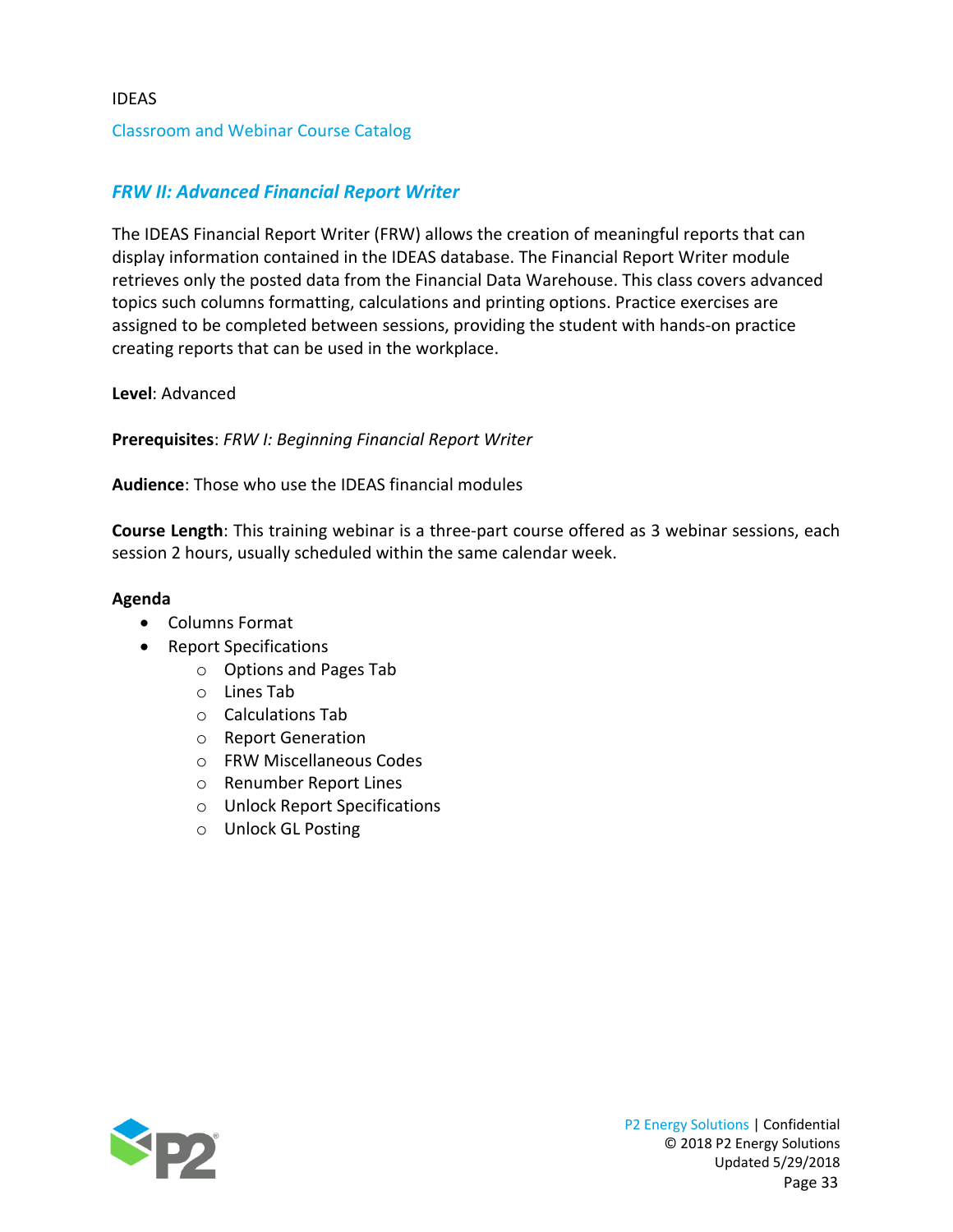# <span id="page-34-0"></span>**IDEAS System Administration**

# <span id="page-34-1"></span>*IDEAS System Security*

The IDEAS for Windows (IFW) System Security module is used to administer and report user security, and to view and remove table locks. Specifically, this module allows you to create, edit, inactivate or remove users, assign user passwords and grant access privileges. This course provides an overview of the System Security module and then covers setup procedures, menu and password security, locks, and user action audit trail administration.

### **Level**: Basic

**Prerequisites**: Core New User series: *IDEAS UI Navigation I and II,* and *IDEAS Product Overview*.

**Audience**: Those who are responsible for IDEAS user setup and security, usually administrators or IT staff

**Course Length**: 2-hour webinar class

- System Security Overview
- System Security Setup Procedures
	- o System Options
	- o User Setup
	- o Security Setup
- Menus, Passwords and Locks
- User Action Audit Trail Administration

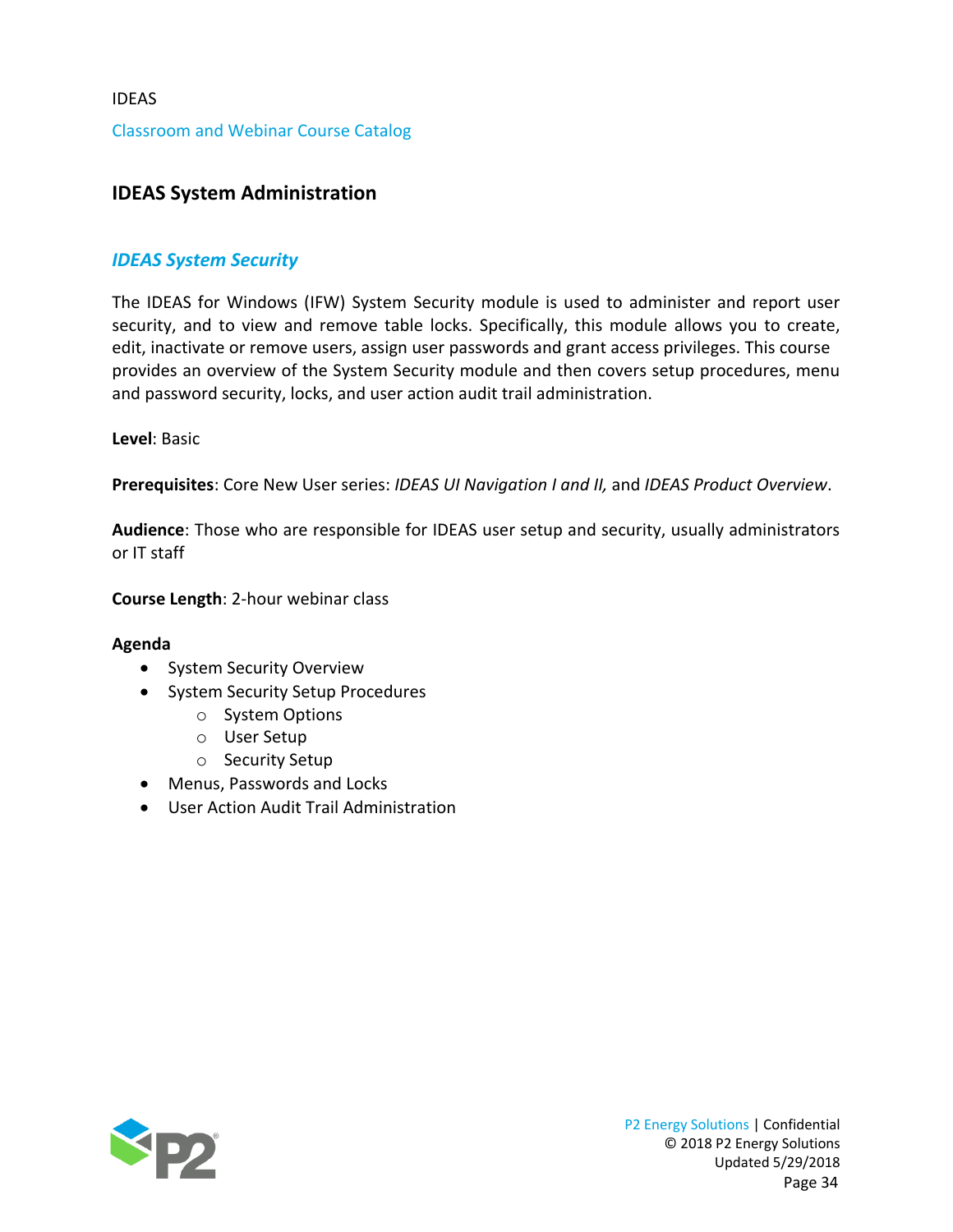# <span id="page-35-0"></span>*IDEAS Enhanced Security*

The IDEAS Enhanced Security module complements the System Security module by providing additional security for the major inquiry and reporting features within IDEAS. Specifically, it allows security to be assigned within an inquiry or reporting function, rather than at the menu level. Within a single database, a user's ability to perform element inquiries or run reports can be restricted, while others can be granted full access to those same functions. This course provides an overview of the IDEAS Enhanced Security module and then covers System options and detailed functionality within the Enhanced Security module itself that you can use to restrict user access and enhance security.

**Level**: Intermediate

### **Prerequisites**: *IDEAS System Security* class

**Audience**: Those who are responsible for IDEAS user setup and security, usually administrators or IT staff

**Course Length**: 2-hour webinar class

- Enhanced Security Module Overview
- Enhanced Security Module Functionality
	- o System Options
	- o Enhanced Security Selections
	- o Report Wizard Reports
	- o Default Settings

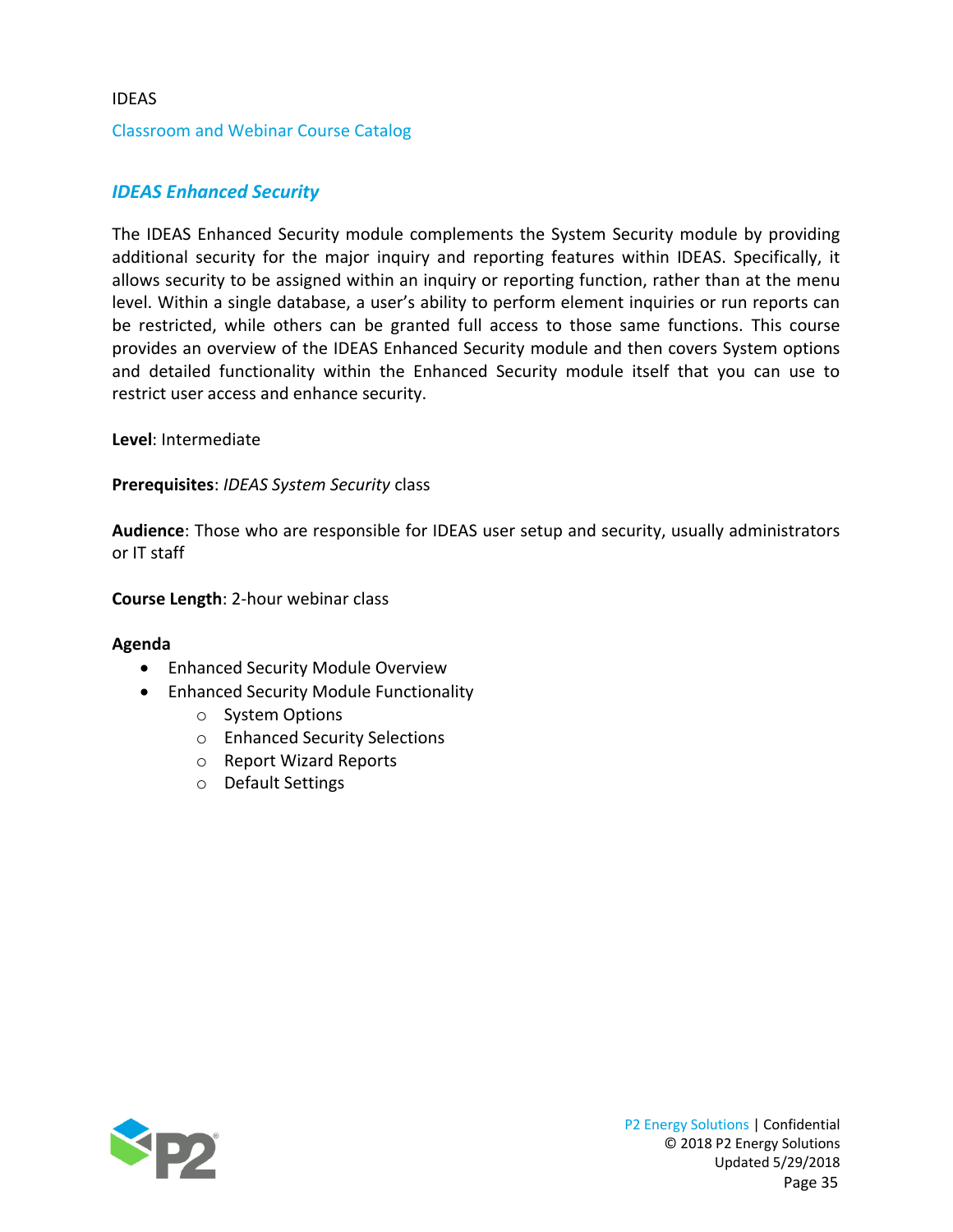# <span id="page-36-0"></span>**IDEAS Materials Management System (MMS) Courses**

# <span id="page-36-1"></span>*Requisition Processing*

The IDEAS Materials Management System (MMS) is a fully integrated, comprehensive capability for requisitioning, procurement, warehousing and inventory accounting for oil and gas development projects. The Purchase Requisition module is an integral part of this system and provides the following functionality: Generates and prepares purchase requisitions remotely for consolidation at a central purchasing location; electronically creates purchase orders, work orders and contracts, tracks requisitions to purchase orders to invoices and payments; and automatically converts requisition amounts to the purchasing currency. This course covers the IDEAS Purchase Requisition module setup, monthly system usage functionality, and standard reports.

**Level:** Basic

**Prerequisites**: Core New User series: *IDEAS UI Navigation I and II,* and *IDEAS Product Overview*

**Audience**: Those who use the IDEAS MMS modules

**Course Length**: This training webinar is a two-part course offered as 2 webinar sessions, each session 2 hours, usually scheduled within the same calendar week.

- Purchase Requisition Setup
	- o Prior Level Setup
	- o Requisition Approval Setup
	- o Type/Pick Code Setup
	- o RQ Miscellaneous
- Monthly System Usage
	- o Create Purchase Requisitions from Material Requisitions
	- $\circ$  Transaction Purchase Requisition Entry
	- o Transaction Purchase Requisition Approval
- Purchase Requisition Standards Reports

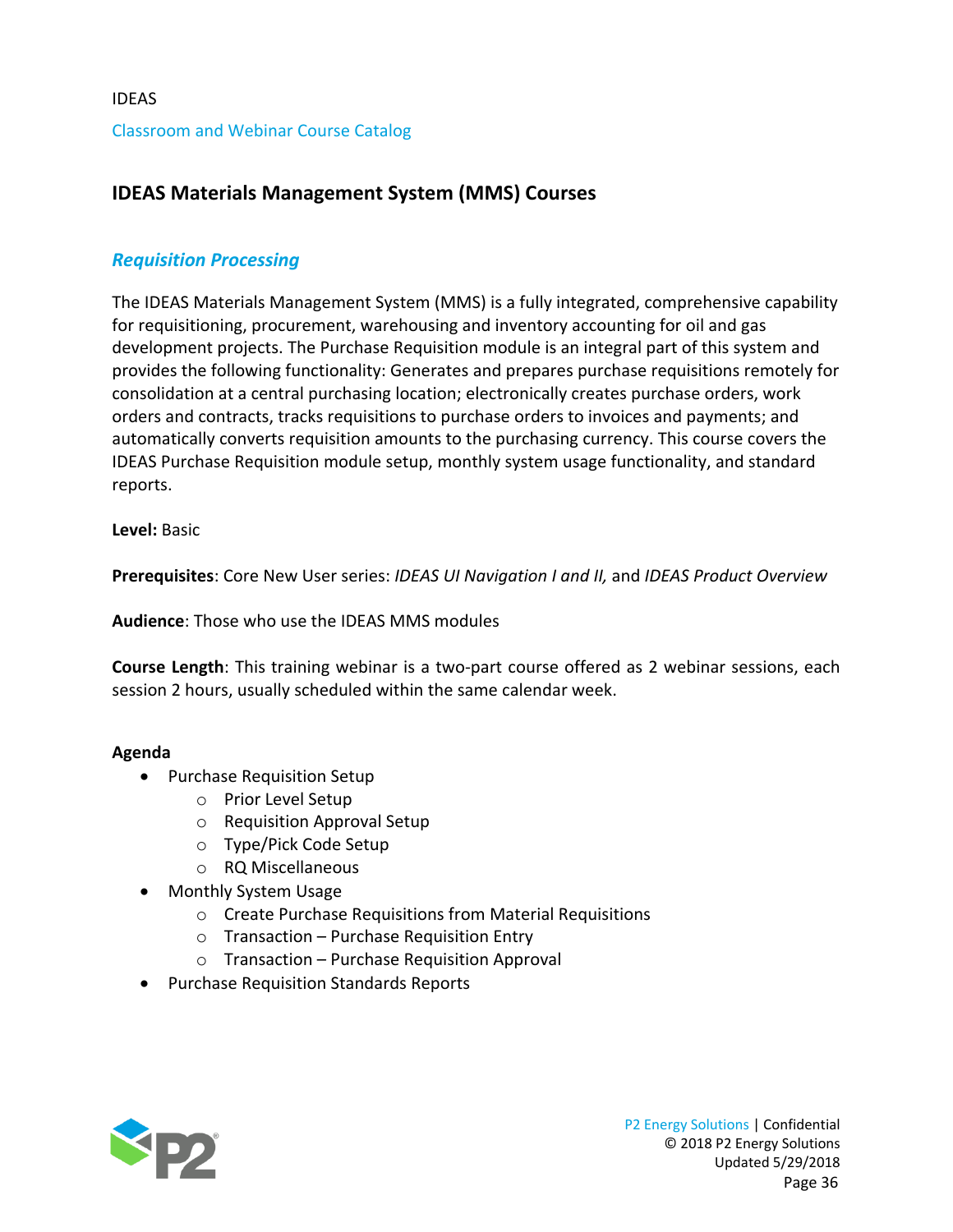#### Classroom and Webinar Course Catalog

### <span id="page-37-0"></span>*Purchase Document*

The Purchase Documents module is part of the IDEAS Materials Management System (MMS) and provides the following functions: Processes multiple types of purchase documents, customizes purchase order forms, purchases in a currency other than the requisitioning currency, consolidates multiple requisitions into a single purchase order, and ensures appropriate payment to supplier by invoice matching and tolerance checking. This course covers Purchase Documents process flow, implementation steps, monthly usage, standard reports and Purchase Documents Inquiry.

#### **Level**: Basic

**Prerequisites**: Core New User series: *IDEAS UI Navigation I and II,* and *IDEAS Product Overview*

**Audience**: Those who use the IDEAS MMS modules

**Course Length**: This training webinar is a four-part course offered as 4 webinar sessions, each session 2 hours, usually scheduled within the same calendar week.

- Purchase Documents Process Flow
- Purchase Documents Implementation Steps
	- o Bill of Material Maintenance
	- o Utilities / Purchase Documents Constant Setup
	- o Purchase Document Print Format Design
	- o Purchasing Parameter Setup
	- o Utilities / Stock master Maintenance
	- o Utilities / Vendor Purchasing Maintenance
	- o List Maintenance
	- o User Defined Entry
- Purchase Documents Monthly Usage
- Purchase Documents Standard Reports
- Purchase Documents Inquiry

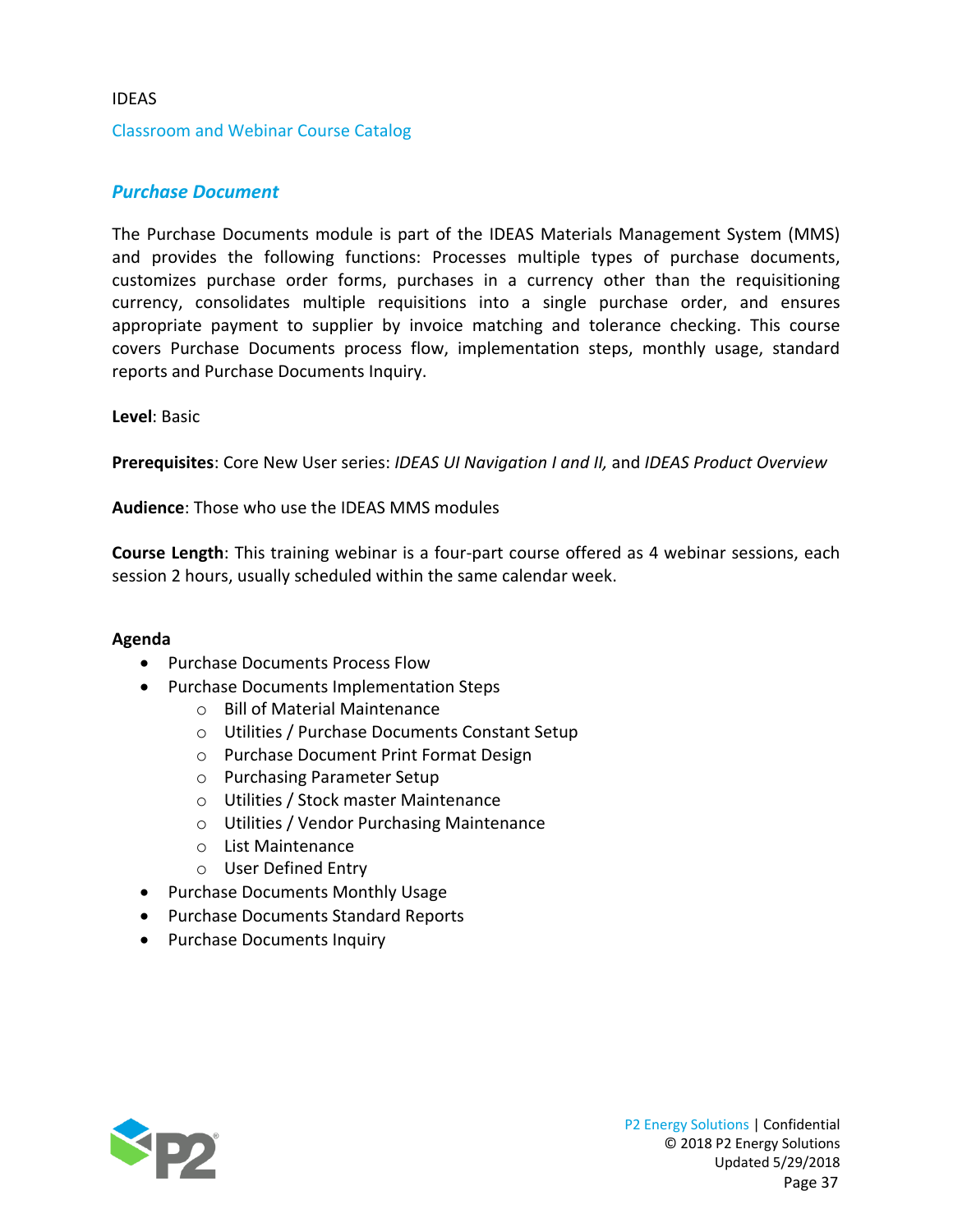#### Classroom and Webinar Course Catalog

### <span id="page-38-0"></span>*Warehousing*

The IDEAS Materials Management System (MMS) is a fully integrated, comprehensive capability for requisitioning, procurement, warehousing and inventory accounting for oil and gas development projects. The Warehousing module is an integral part of this functionality. This course provides an overview of the IDEAS Warehousing module, Warehousing setup and Warehousing utilities. Detailed functionality and data entry information is covered for processes provided by the Materials Requisition Menu, Warehouse Transaction Menu, and Warehouse Stock Inquiry Menu. The course concludes with an overview of reports, worksheets and logs provided by the Warehouse Reports Menu.

#### **Level:** Basic

**Prerequisites**: Core New User series: *IDEAS UI Navigation I and II; IDEAS Product Overview;* and *AP for MMS* (if you have not already received this additional AP training when you attended IDEAS financials classes).

**Audience**: Those who use the IDEAS MMS modules

**Course Length**: This training webinar is a four-part course offered as 4 webinar sessions, each session 2 hours, usually scheduled within the same calendar week.

- Warehousing Overview
- Warehousing Setup
- Materials Requisition Menu Overview
- Warehouse Transaction Menu Overview
- Warehouse Stock Inquiry Menu Overview
- Warehouse Reports Menu Overview